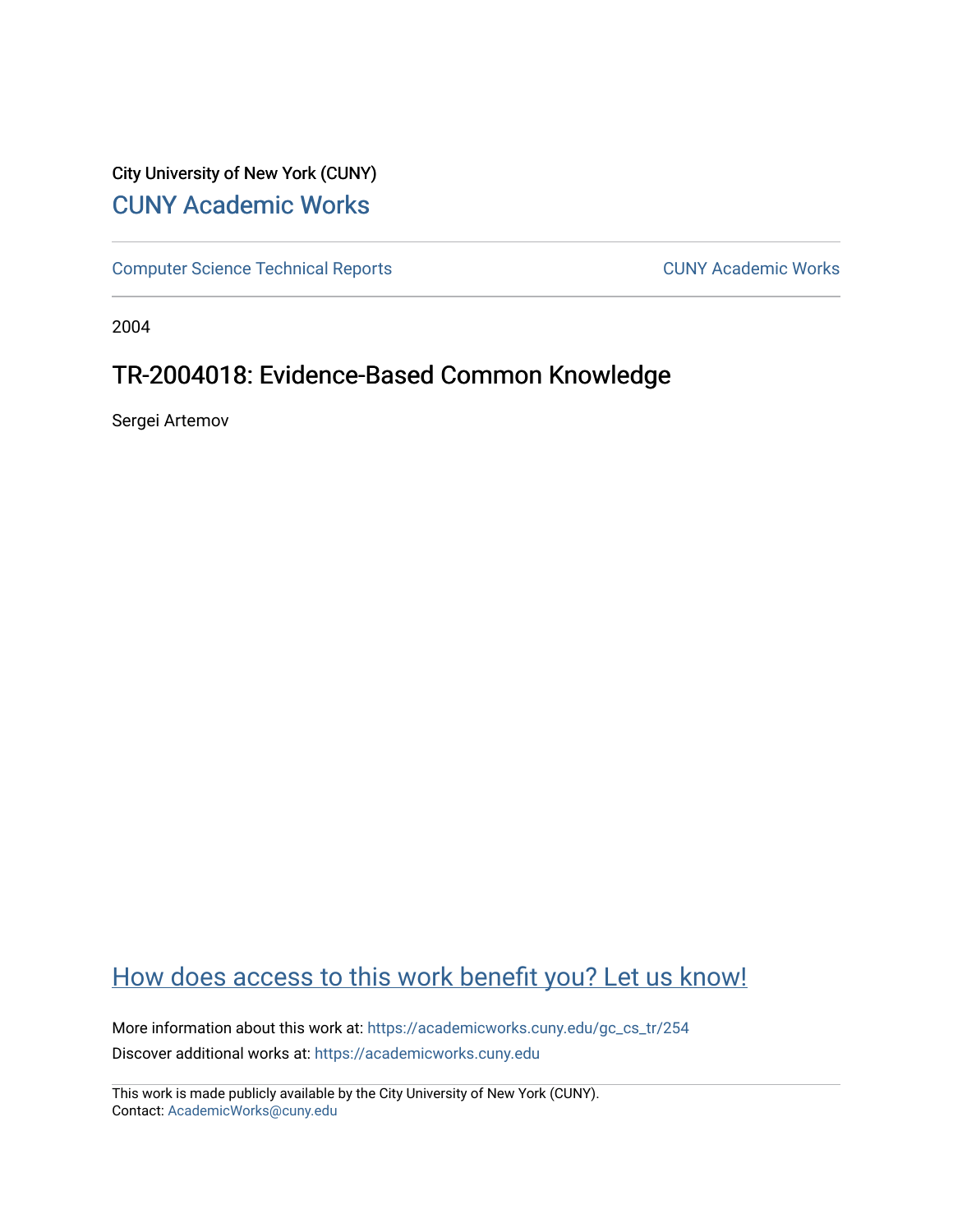## Evidence-Based Common Knowledge

(Technical Report TR-2004018 CUNY Ph.D. Program in Computer Science, revised version)

Sergei Artemov

Graduate Center CUNY Ph.D. Program in Computer Science 365 Fifth Avenue, New York, NY 10016 SArtemov@gc.cuny.edu

April 4, 2005

#### Abstract

In this paper we introduce a new type of knowledge operator, called *evidence*based knowledge, intended to capture the constructive core of common knowledge. An evidence-based knowledge system is obtained by augmenting a multi-agent logic of knowledge with a system of evidence assertions  $t:\varphi$  ("t is an evidence for  $\varphi$ ") based on the following plausible assumptions: 1) each axiom has evidence; 3) evidence is checkable; 3) any evidence implies individual knowledge for each agent. Normally, the following monotonicity property is also assumed: 4) any piece of evidence is compatible with any other evidence. We show that the evidence-based knowledge operator is a stronger version of the common knowledge operator. Evidence-based knowledge is free of logical omniscience, model-independent, and has a natural motivation. Furthermore, evidence-based knowledge can be presented by normal multi-modal logics, which are in the scope of well-developed machinery applicable to modal logic: epistemic models, normalized proofs, automated proof search, etc.

#### 1 Introduction

Common knowledge is a fundamental feature of multi-agent systems of knowledge which was first discussed in [Lewis, 1969] and then studied in [Aumann, 1976; McCarthy et al., 1979; Lehman, 1984; Halpern and Moses, 1990. [Fagin et al., 1995] provides an excellent introduction to logics of knowledge in general and to common knowledge phenomena in particular. Let  $K_1, K_2, \ldots, K_n$  stand for knowledge operators in an *n*-agent logic of knowledge and

$$
E\varphi = K_1\varphi \wedge K_2\varphi \wedge \ldots \wedge K_n\varphi.
$$

Then the common knowledge operator C corresponding to  $K_1, K_2, \ldots, K_n$  is informally defined as an infinite conjunction

$$
C\varphi \Leftrightarrow \varphi \wedge E\varphi \wedge E^2\varphi \wedge \ldots \wedge E^n\varphi \ldots
$$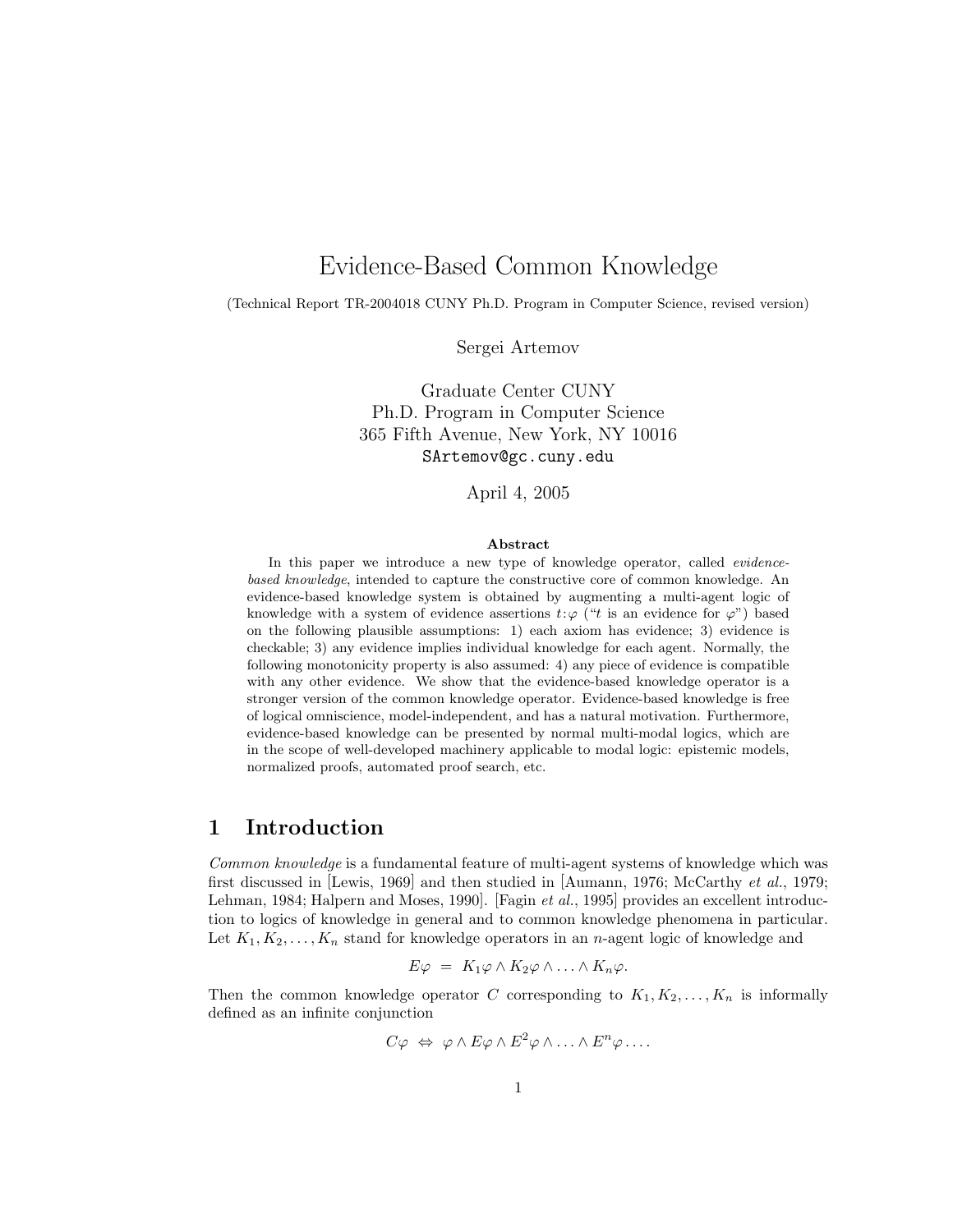In a Kripke-style model for  $K_1, K_2, \ldots, K_n$  the common knowledge operator is formally defined as the modality of reachability along paths that use accessibility edges corresponding to any of  $K_1, K_2, \ldots, K_n$ .

The traditional way to capture common knowledge deductively is to use the Fixed-Point Axiom

$$
C\varphi \ \leftrightarrow \ E(\varphi \wedge C\varphi)
$$

along with the Induction Rule

$$
\frac{\varphi \to E(\psi \land \varphi)}{\varphi \to C\psi}
$$

,

capturing the greatest solution of the corresponding fixed-point equation (cf. [Fagin et al., 1995]). This kind of deductive system does not behave well proof-theoretically. In particular, there is no conventional cut-elimination in the common-knowledge systems ([Alberucci and Jaeger, 2005]). This practically rules out automated proof search and severely limits the usage of formal methods in analyzing knowledge. Semi-formal model theoretical methods in this area have their own problems, both foundational and practical. For example, paradigmatic solutions of well-known puzzles like Muddy Children, Wise Men, Unfaithful Wives, etc. (cf. [Fagin *et al.*, 1995]), use a very strong, not formalized assumption that the agents possess a common knowledge of the same Kripke-style frame of possible situations.

As presented above, common knowledge captures the most liberal version of knowledge operator satisfying the Fixed Point Axiom, without imposing any conditions on the way this knowledge is attained. As a result, there might be nonconstructive versions of the common knowledge appearing by chance or for some unknown reasons or without any particular reasons at all. Here is an informal example<sup>1</sup> intended to show the difference between common knowledge and knowledge based on evidence.

Bob, a graduate student, fails a standardized, multiple-choice qualifier in his area of research. His advisor, with whom Bob has worked extensively in this particular area, as well as his other professors–all of whom have awarded him top grades–know that it's not possible for Bob to have failed this exam. They do not even consider such a possibility. In fact, Bob hasn't failed the exam, rendering the faculty's belief as common knowledge. It is soon determined that a crease in Bob's test form was responsible for reversing his results; once this has been taken into account and the correct results made available, the faculty acquires evidence-based knowledge that Bob has indeed passed the qualifier.

We take this example to suggest that there is a certain need for evidence-based knowledge systems, in particular, for analyzing social situations.

In this paper we introduce a family of new knowledge operators representing so-called evidence-based knowledge ( $EBK$ ). An ( $EBK$ )-system is obtained by augmenting a multi-agent logic of knowledge with a system of evidence assertions  $t:\varphi$  ("t is an evidence for  $\varphi$ ") based on the following plausible assumptions:

- all axioms have evidence;
- evidence is undeniable and implies individual knowledge of any agent.

<sup>&</sup>lt;sup>1</sup>This version of the example was suggested by Karen Kletter.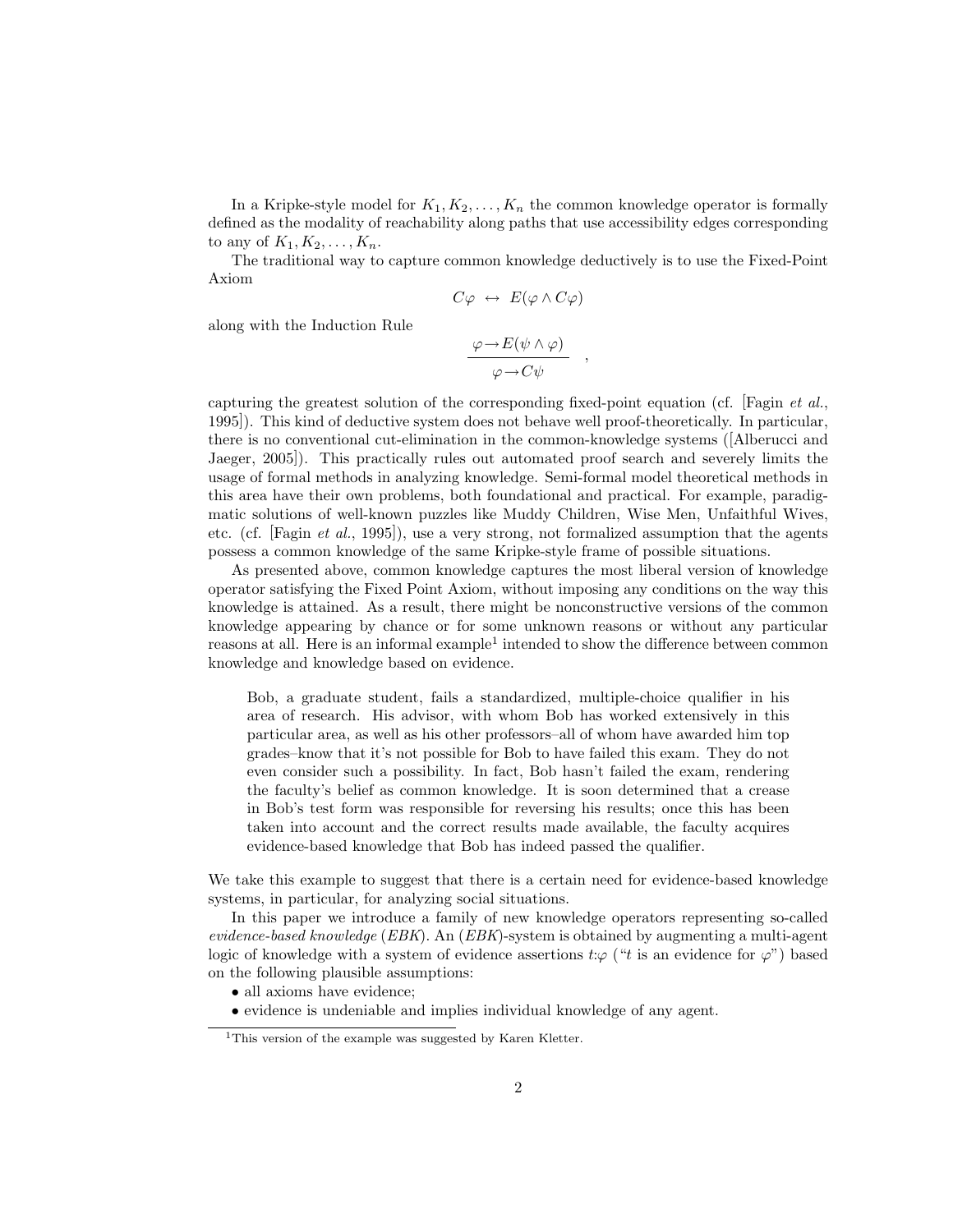• evidence is checkable;

• evidence is monotone, i.e., any new piece of evidence does not spoil a given one.

An important feature of EBK-systems is their graceful handling of the logical omniscience problem: an agent cannot claim to have evidence-based knowledge without having actually built a supporting evidence term.

In addition, we introduce a forgetful version of the evidence-based knowledge operator  $J\varphi$ ("there is a justification for  $\varphi$ ") obtained by collapsing all evidence terms into one modality J:

$$
t:\varphi\mapsto J\varphi.
$$

The forgetful EBK-systems are normal modal logics with standard Kripke-style semantics. Moreover, for any valid fact of forgetful EBK-systems, one could recover its constructive meaning by realizing all forgetful modalities  $J\varphi$  by appropriate evidence terms  $t:\varphi$ .

Here is a brief comparison of the forgetful EBK-operator  $J\varphi$  with the common knowledge operator  $C\varphi$ .

Informally,

$$
J\varphi \Rightarrow \varphi \wedge E\varphi \wedge E^2\varphi \wedge \ldots \wedge E^n\varphi \ldots,
$$

but the converse " $\Leftarrow$ " does not necessarily hold. Such a  $J\varphi$  is not necessarily unique, which means that we have a variety of evidence-based knowledge operators.

In the epistemic Kripke-style semantics,  $J\varphi$  corresponds to any accessibility relation which contains (but does not necessarily coincides with) reachability.

Forgetful evidence-based logics postulate J as a normal (usually S4-like) modality, and contain enough machinery to prove the Fixed-Point Axiom for J:

$$
J\varphi \ \leftrightarrow \ E(\varphi \wedge J\varphi)
$$

The Induction Rule is not valid for J. This means that, unlike the common knowledge, the evidence-based knowledge is not committed to capturing the greatest solution of the corresponding fixed-point equation, but rather represents its generic solution.

In many traditional problems where the common knowledge has been used, the evidencebased knowledge operator is also applicable. Moreover, EBK-systems have certain advantages.

1. Forgetful EBK-systems are easier to justify since the question of whether a given real system has an evidence-based knowledge can be reduced to checking a manageable set of conditions. An axiomatic approach to common knowledge in the form of EBK-systems is model-independent and seems to avoid foundational loopholes of the standard modeltheoretical reasoning about common knowledge.

2. Forgetful EBK-logics are simpler than the traditional common knowledge systems. Evidence-based knowledge is in the scope of well-developed methods in modal logic, both semantical and proof theoretic. These include cut-elimination theorems that yield the possibility of automated proof search and verification, which have been ruled out in the traditional common knowledge systems because of their prohibitive proof theoretical complexity.

3. Common-knowledge operator is a derivative of the agent knowledge operators and carries the features of the latter. The evidence-based knowledge component can be chosen independently of knowledge systems of individual agents, which provides an additional degree of flexibility.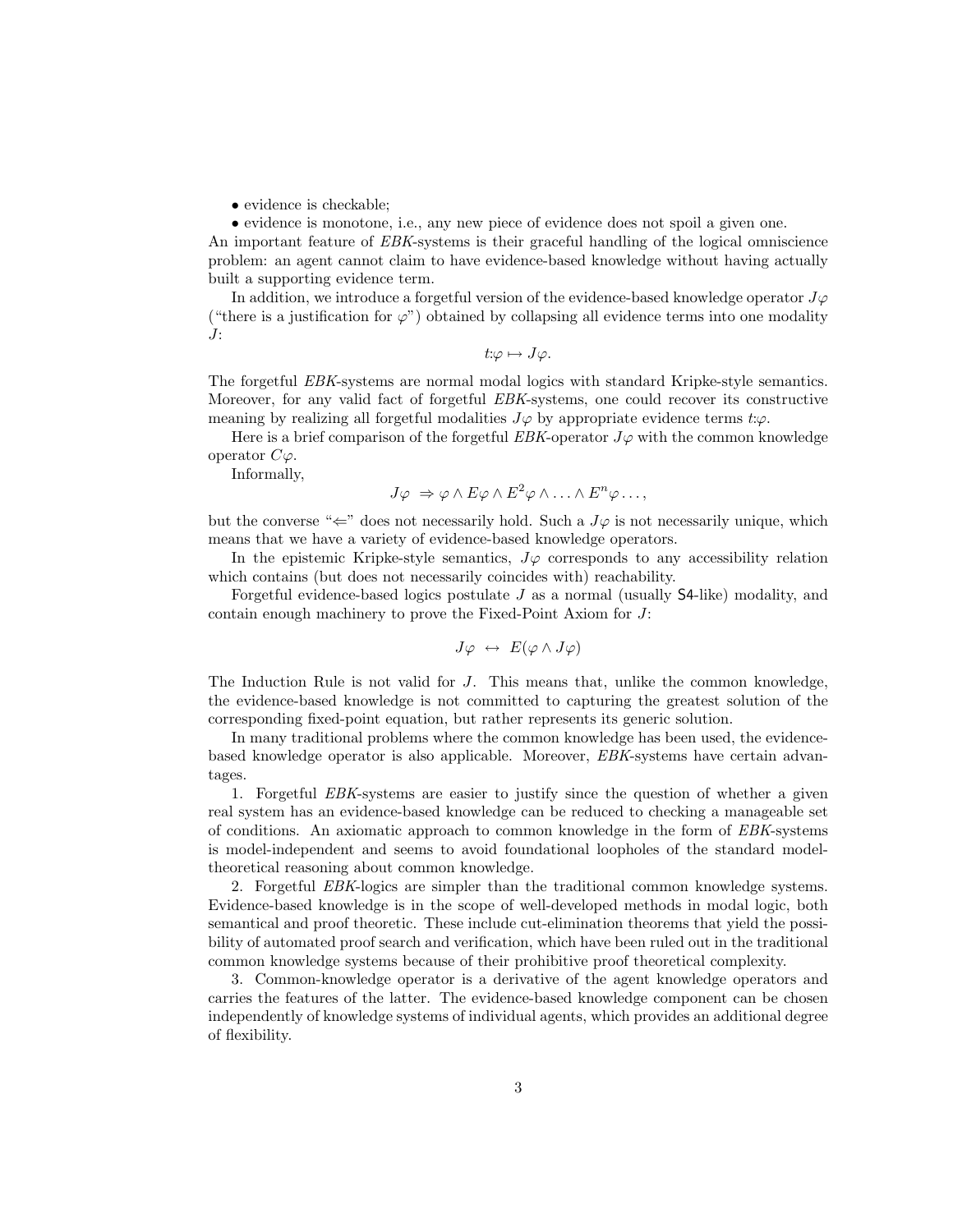## 2 The content of this paper

Arguably, the first paper raising the issue of epistemic logic with justification was [van Benthem, 1991]. Such systems, along with the usual knowledge modalities, were supposed to contain evidence assertions of the format "t is evidence for  $\varphi$ ," denoted as t: $\varphi$ . There are a variety of formal systems for describing evidence which could serve as a formal base for the "evidence component" here. The first system of explicit terms capturing a modal logic, S4, was found in [Artemov, 1995; Artemov, 2001] and known as the logic of proofs LP. A similar system corresponding to 55 was introduced in [Artemov *et al.*, 1999]. Finally, [Brezhnev, 2000; Brezhnev, 2001] describes systems of terms corresponding to K, K4, T, D, D4. These systems of explicit terms share several important features. Among these are the ability to internalize their own proofs as schematized by the Internalization Principle:

#### if  $\vdash \varphi$ , then  $\vdash p:\varphi$  for some proof term p,

and the validity of Realization Theorems which assert that one can retrieve explicit evidence terms from the proof of any theorem provable in the underlying modal logic. As a result, the forgetful projection of the logic of explicit terms is exactly the counterpart modal logic, e.g., S4 is the forgetful projection of LP. There are also other systems of explicit presentation of knowledge by evidence terms ("+"-free fragment of LP, [Artemov, 2001], functional logic of proofs [Krupski, 2002; Krupski, 2005], etc.), where compatibility of evidence is not required.

Along with the usual choices of K, T, K4, S4, and S5 for base logics of knowledge of individual agents, this shows that the number of possible EBK-systems is rather high. We consider three representative cases, all using the logic of proofs LP as their evidence component:  $T_n \text{LP}$ ,  $S4_n \text{LP}$ , and  $S5_n \text{LP}$ . In all these systems, the evidence logic is LP (which corresponds to S4), whereas the base knowledge logics could be weaker (T in  $T_n\text{LP}$ ), equal to (S4 in  $SA_nLP$ ), or stronger than (S5 in  $SA_nLP$ ) the evidence logic. All these *EBK*-systems are supplied with epistemic semantics capturing the notion of admissible evidence.

We also consider "forgetful counterparts" of the above EBK-systems:  $\mathsf{T}_n^J$ ,  $\mathsf{S4}_n^J$ , and  $\mathsf{S5}_n^J$ obtained from  $T_n \text{LP}$ ,  $\text{S4}_n \text{LP}$ , and  $\text{S5}_n \text{LP}$  respectively, by collapsing

$$
t:\varphi\mapsto J\varphi.
$$

The intended epistemic semantics of  $J\varphi$  is "there is a justification for  $\varphi$ ." The forgetful EBKsystems  $\mathsf{T}_n^J$ ,  $\mathsf{S4}_n^J$ , and  $\mathsf{S5}_n^J$  are normal modal logics with standard Kripke-style semantics. We show that  $T_n^J$ ,  $\mathsf{S4}_n^J$ , and  $\mathsf{S5}_n^J$  enjoy an important Realization Property: given a formula  $\varphi$  in the forgetful language derivable in  $\mathsf{T}_n^J$ ,  $\mathsf{S4}_n^J$ , or  $\mathsf{S5}_n^J$ , one could recover an evidence-carrying formula  $\psi$  derivable in the corresponding EBK-system  $T_n \text{LP}$ ,  $\text{SA}_n \text{LP}$ , or  $\text{SA}_n \text{LP}$  respectively, such that  $\varphi$  is a forgetful projection of  $\psi$ . The Realization Property opens a possibility of first establishing  $\varphi$  in a forgetful EBK-system  $\mathsf{T}_n^J$ ,  $\mathsf{S4}_n^J$ , or  $\mathsf{S5}_n^J$ , which can be a relatively easy task, and recovering constructive evidence terms behind occurrences of the forgetful modality  $J$  in  $\varphi$  later, only if needed.

We make an easy but fundamental observation that evidence assertions  $t:\varphi$ , as well as the forgetful evidence-based knowledge modality J, satisfy the Fixed-Point Axiom above and hence may be regarded as a special sort of common knowledge. In terms of accessibility relations in Kripke-style models,  $J\varphi$  corresponds to a transitive and reflexive relation R containing (but not necessarily coinciding with) the reachability relation.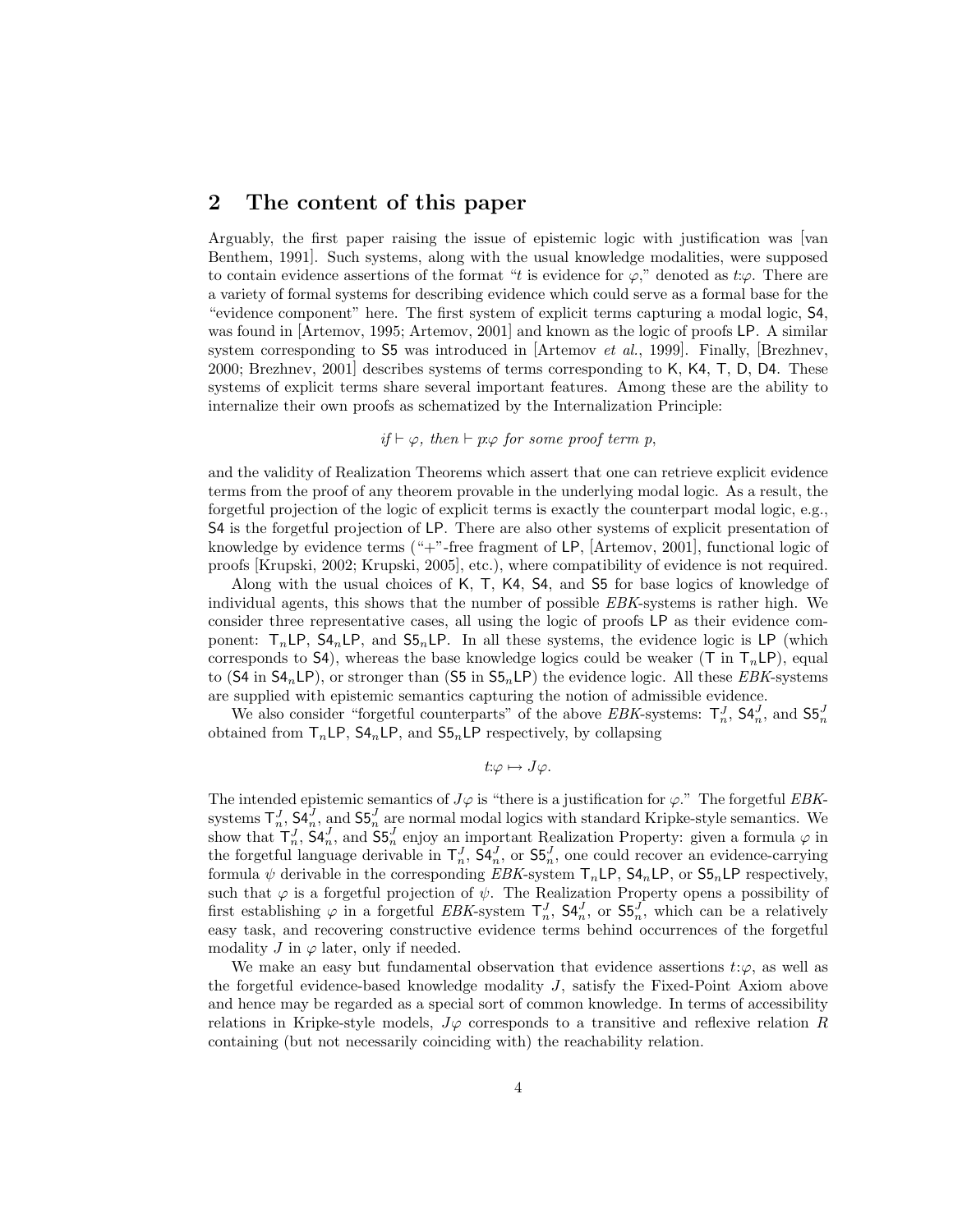In fact,  $\mathsf{S4}_{n}^{J}$  coincides with one of systems introduced axiomatically in [McCarthy *et al.*, 1979] with the modality J in  $\mathsf{S4}_n^J$  corresponding to the "any fool knows" modality. This provides McCarthy's dummy "any fool" agent with a justification in the form of evidencebased epistemic semantics.

On the technical side, we prove that  $\mathsf{T}_{n}^{J}$  and  $\mathsf{S4}_{n}^{J}$  enjoy cut-elimination theorems and give algorithms of recovering evidence terms in "any fool knows" modalities in all three forgetful systems  $\mathsf{T}_n^J$ ,  $\mathsf{S4}_n^J$ , and  $\mathsf{S5}_n^J$ . We also find epistemic models for each of the three systems above and establish the corresponding completeness theorems.

In Section 7, we give a complete account of the correspondence between evidence-based knowledge  $J\varphi$  and common knowledge  $C\varphi$ . There are more EBK-systems than common knowledge systems. When both EBK and common knowledge exist, the EBK-modality  $J\varphi$ is stronger than the common knowledge modality  $C\varphi$ :

$$
J\varphi \Rightarrow C\varphi
$$
 but  $C\varphi \not\Rightarrow J\varphi$ .

Each valid EBK-identity is common knowledge-compliant, which justifies using EBK-systems as common knowledge systems. In particular,

$$
(S4_n^J)^* \subset S4_n^C
$$
 but  $(S4_n^J)^* \neq S4_n^C$ ,

where  $*$  stands for an operation of renaming  $J$  to  $C$ .

As an example, a solution of the wise men puzzle (Section 8) is given as a formal derivation in  $\mathsf{T}_{3}^{J}$ . Hence this solution counts as a common knowledge solution as well.

## 3 Formal systems of evidence-based knowledge

We first introduce the multi-agent logics of evidence-based knowledge series  $T_n \mathsf{LP}$ ,  $n =$ 1, 2, 3.... In brief,  $T_nLP$  contains n copies of T-style modalities representing knowledge operators of n agents,  $K_1, \ldots, K_n$  (cf. systems  $\mathsf{T}_n$  from [Fagin *et al.*, 1995]); in addition, it contains a system of evidence assertions taken from the logic of proofs LP.

Evidence assertions in  $T_nLP$  have the form  $t:\varphi$ , where  $\varphi$  is a formula and t is an evidence term (or just *evidence*) built from constants  $a, b, c, \ldots$  and variables  $x, y, z, \ldots$  with the help of three operations, application "·" (binary), union "+" (binary), and inspection "!" (unary). Formally, if t is an evidence and S is a sentence variable, the formulas of  $T<sub>n</sub>LP$  are defined by the following grammar

$$
\varphi = \perp |S| \varphi_1 \rightarrow \varphi_2 | \varphi_1 \land \varphi_2 | \varphi_1 \lor \varphi_2 | \neg \varphi | K_i \varphi | t:\varphi.
$$

We assume also that " $t;$ " " $K_i$ ," and "¬" bind stronger than " $\wedge$ ,  $\vee$ " which, in turn, bind stronger than " $\rightarrow$ " T<sub>n</sub>LP has axioms of both T<sub>n</sub> and LP, together with the principle that an evidence assertion yields knowledge of each individual agent:  $t:\varphi \to K_i\varphi$ . This is a schema when there is one growing system of evidence accepted by all the agents.

**Definition 1.** Axioms and rules of  $T_n \mathsf{LP}$  are

#### I. Classical propositional logic

The standard set of axioms of the classical propositional logic, e.g.,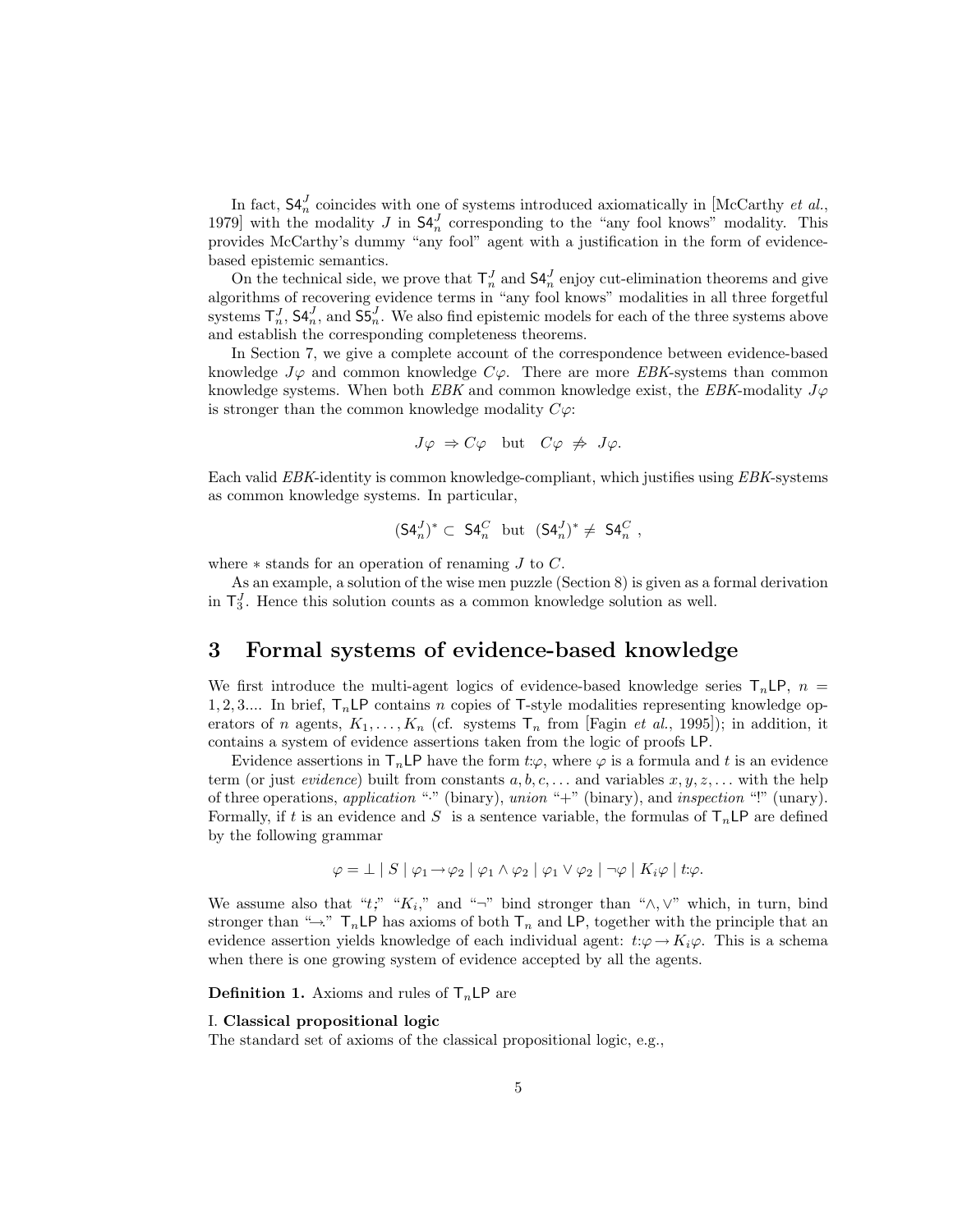A1-A10 from [Kleene, 1952] or a similar system

R1. Modus Ponens

#### II. Knowledge principles

Axioms and rules of  $\mathsf T$  for each individual knowledge operator  $K_i$ .

B1<sub>i</sub>. 
$$
K_i(\varphi \to \psi) \to (K_i\varphi \to K_i\psi)
$$
  
B2<sub>i</sub>.  $K_i\varphi \to \varphi$   
R2<sub>i</sub>.  $\vdash \varphi \Rightarrow \vdash K_i\varphi$  (*knowledge generalization*)

III. Evidence principles (axioms and rules of the logic of proofs LP)

| E1. $s: (\varphi \rightarrow \psi) \rightarrow (t: \varphi \rightarrow (s \cdot t): \psi)$ | (application) |
|--------------------------------------------------------------------------------------------|---------------|
| E2. $t:\varphi \to !t:(t:\varphi)$                                                         | (inspectrum)  |
| E3. $s:\varphi \to (s+t):\varphi, \quad t:\varphi \to (s+t):\varphi$                       | (union)       |
| E4. t: $\varphi \!\rightarrow\! \varphi$                                                   | (reflexivity) |
| R3. $\vdash$ c.A, where A is an axiom from I - IV and c is a proof constant                |               |

(evidence for axioms)

#### IV. Principle connecting evidence and knowledge

C1. 
$$
t:\varphi \to K_i\varphi
$$
 (undeniability of evidence).

Group III introduces some combinatorial properties of evidence and explains the meaning of evidence terms. E1 is nothing but the internalized modus ponens, which says that an evidence for  $\varphi \rightarrow \psi$  can be applied to an evidence for  $\varphi$  to produce an evidence for  $\psi$ . E2 expresses the principle that any evidence t of  $\varphi$  can be verified by a new evidence !t (this is similar to a proof checking principle in the logic of proofs). E3 reflects the principle of consistency and monotonicity of evidence: if t is an evidence for  $\varphi$ , then t combined with any other evidence still remains an evidence for  $\varphi$ . R3 assigns initial evidence in the form of constants to any axiom of  $T_n$  LP. This is a formal representation of the basic assumption in evidence-based logics that all axioms have been certified and their justifications have been accepted by all the agents. Finally, E4 is redundant and immediately follows from  $B2_i$  and C1.

Naturally, all axioms are in fact schemas in the language of  $T_nLP$ . All rules are applied across sections I-IV.

Consider two more series of principles:

| B <sub>3</sub> , $K_i \varphi \rightarrow K_i K_i \varphi$   | <i>Positive Introspection.</i> |
|--------------------------------------------------------------|--------------------------------|
| $B4_i$ . $\neg K_i \varphi \rightarrow K_i \neg K_i \varphi$ | <i>Negative Introspection.</i> |

System  $\mathsf{S4}_n\mathsf{LP}$  is obtained from  $\mathsf{T}_n\mathsf{LP}$  by adding  $\mathsf{B3}_i$  and  $\mathsf{S5}_n\mathsf{LP}$  is  $\mathsf{S4}_n\mathsf{LP}$  plus  $\mathsf{B4}_i$ ,  $i =$  $1, \ldots, n$ . Again, all the rules  $R2_i$  are extended to these new axioms as well.

All these systems are closed under substitutions of evidence terms for evidence variables and formulas for propositional variables, and enjoy the deduction theorem  $\Gamma, \varphi \vdash \psi \Rightarrow \Gamma \vdash$  $\varphi \rightarrow \psi$ .

**Lemma 1.** For any formula  $\varphi$  and each  $i = 1, 2, ..., n$  there are evidence terms  $\text{up}_i(x)$  a such that  $T_n \textsf{LP}$  (hence  $\textsf{S4}_n \textsf{LP}$  and  $\textsf{S5}_n \textsf{LP}$ ) proves  $x:\varphi \to \text{up}_i(x): K_i\varphi$ .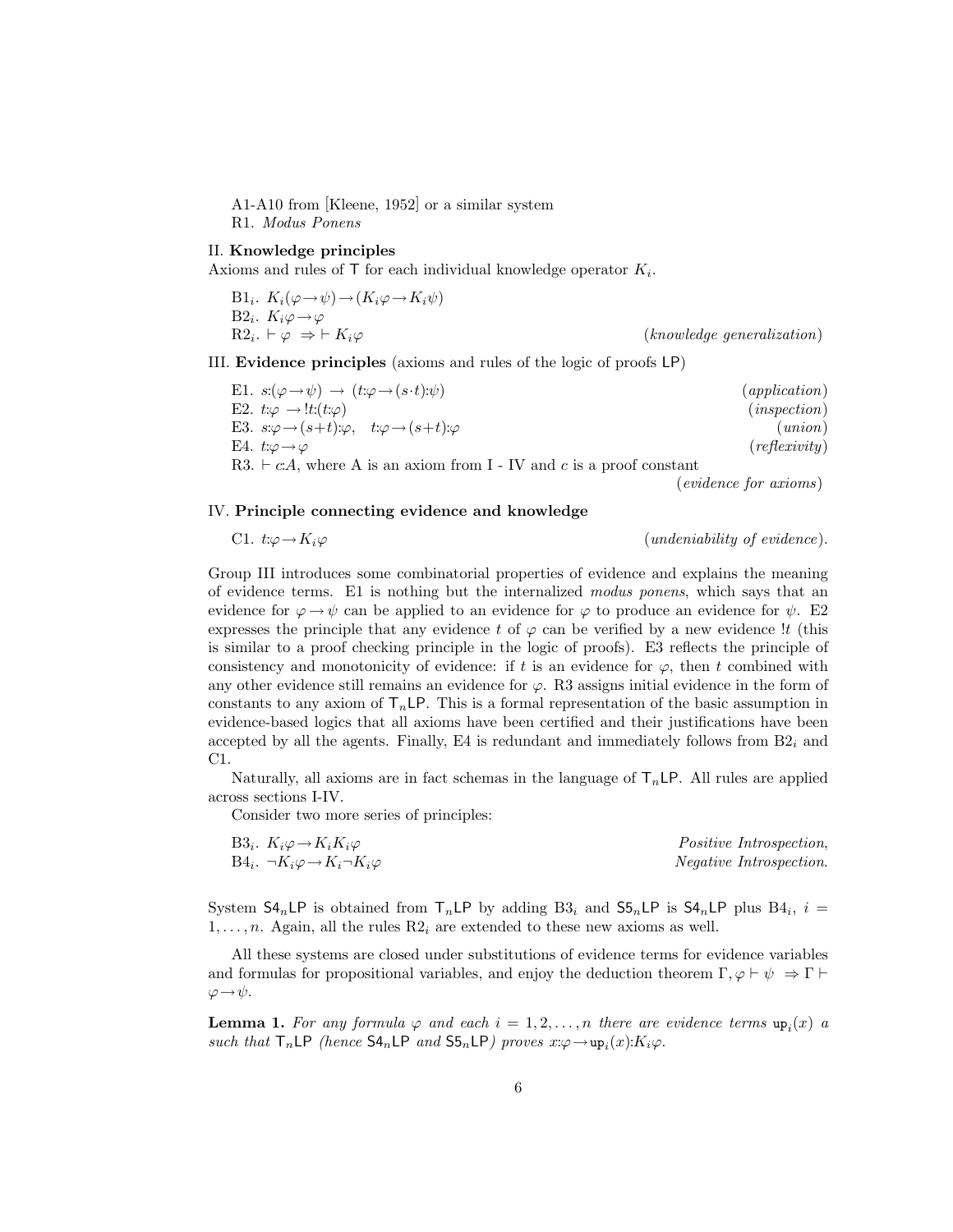Proof.

 $x:\varphi \to K_i\varphi$ , by C1;  $a:(x:\varphi \to K_i\varphi),$  introducing evidence a, by R3;  $!x:x:\varphi\rightarrow(a\cdot !x):K_i\varphi$ , by E1 and propositional logic;  $x:\varphi \longrightarrow !x:x:\varphi,$  by E2;  $x:\varphi\to(a\cdot!x):K_i\varphi$ , by propositional logic. It suffices now to put  $\text{up}_i(x)$  equal to a·!x such that  $a:(x:\varphi \to K_i\varphi)$ .

**Proposition 1.** [Internalization] Given  $T_n \textsf{LP} \vdash \varphi$ , there is an evidence term p such that  $T_n \textsf{LP} \vdash p:\varphi$ . The same holds for  $\textsf{S4}_n \textsf{LP}$  and  $\textsf{S5}_n \textsf{LP}$ .

**Proof.** Induction on a derivation of  $\varphi$ . Base:  $\varphi$  is an axiom. Then use R3. In this case, p is an atomic evidence (a constant). Induction step:

- 1.  $\varphi$  is obtained from  $\psi \to \varphi$  and  $\psi$  by modus ponens. By the induction hypothesis,  $\vdash s:(\psi\rightarrow\varphi)$  and  $\vdash t:\psi$  for some evidence terms s and t. Hence by E1,  $\vdash (s\cdot t):\varphi$ , so p is  $s\!\cdot\! t.$
- 2. If  $\varphi$  is obtained by R2<sub>i</sub>, then  $\varphi$  is  $K_i\psi$  and  $\vdash \psi$ . By the induction hypothesis,  $\vdash t:\psi$  for some evidence t. Use Lemma 1 to conclude that  $\vdash \text{up}_i(t): K_i \psi$ , and p is  $\text{up}_i(t)$ .
- 3. If  $\varphi$  is obtained by R3, then  $\varphi$  is c:A for some constant c and axiom A. Use the evidence inspection axiom E2 to derive  $lc.c.A$ , i.e.,  $lc.\varphi$ . Here p is  $lc.$

Note that the evidence term  $p$  is ground and built from atomic evidence terms by applications and inspections only. Moreover, the whole derivation of  $p:\varphi$  is carried out inside the LP-part of  $\mathsf{S4}_n$ LP, in particular, R2<sub>i</sub> has not been used.  $\Box$ 

A similar argument establishes a more general form of internalization: If  $\psi_1, \ldots, \psi_k \vdash \varphi$ , then for some evidence  $p(x_1, \ldots, x_k)$ ,

$$
x_1:\psi_1,\ldots,x_k:\psi_k\vdash p(x_1,\ldots,x_k):\varphi.
$$

Both of the previous formulations of internalization follow from

Proposition 2. [Lifting]

If  $\psi_1, \ldots, \psi_k, y_1 \chi_1, \ldots, y_n \chi_n \vdash \varphi$ , then for some evidence  $p(x_1, \ldots, x_k, y_1, \ldots, y_n)$ ,

 $x_1:\psi_1, \ldots, x_k:\psi_k, y_1:\chi_1, \ldots, y_n:\chi_n \vdash p(x_1, \ldots, x_k, y_1, \ldots, y_n):\varphi.$ 

**Proof.** Similar to Proposition 1 with two new base clauses. If  $\varphi$  is  $\psi_i$ , then p is  $x_i$ . If  $\varphi$  is  $y_j$ : $\chi$ , then p is  $!y_j$ .

The internalization property states that all derived facts have witnesses. Internalization naturally extends to the case when  $T_nLP$ ,  $SA_nLP$ , or  $S5_nLP$  are augmented by new axioms, each of which has witnessing evidence (e.g., has the form  $t:\psi$  for some evidence t).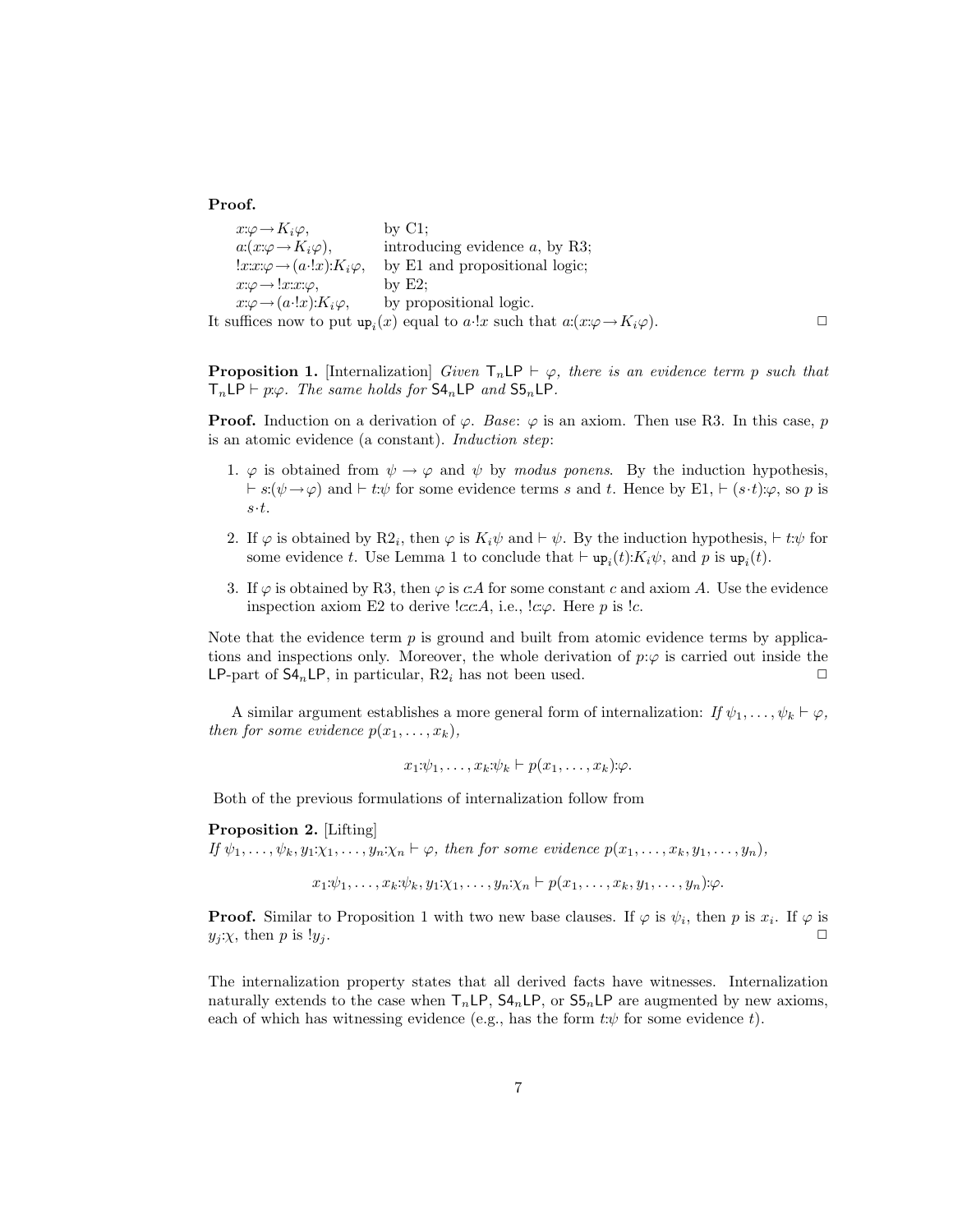**Lemma 2.** For any formula  $\varphi$  and each  $i = 1, 2, ..., n$  there are evidence terms  $down_i(x)$ such that  $T_n \textsf{LP}$  (hence  $\textsf{S4}_n \textsf{LP}$  and  $\textsf{S5}_n \textsf{LP}$ ) proves  $x: K_i\varphi \to \texttt{down}_i(x):\varphi$ .

Proof.

 $x: K_i \varphi \to \varphi,$  by E4 and B2<sub>i</sub>;  $b:(x:K_i\varphi \to \varphi),$  introducing evidence b, by Proposition 1;<br> $!x:x:K_i\varphi \to (b\cdot 1x):\varphi,$  by E1 and propositional logic; by E1 and propositional logic;  $x:K_i\varphi \to !x:x:K_i\varphi,$  by E2;  $x: K_i\varphi \to (b\cdot !x):\varphi,$  by propositional logic. It suffices now to put  $down_i(x)$  equal to b·!x such that  $b:(x:K_i\varphi \to \varphi)$ 

A natural assumption about common knowledge is that  $\varphi$  is common knowledge (written  $C\varphi$ ) iff all agents know that  $\varphi$  and  $C\varphi$ . This leads to the Fixed-Point Axiom (cf. [Fagin et  $al., 1995$ :

$$
C\varphi \leftrightarrow E(\varphi \wedge C\varphi),
$$

where  $E\varphi = K_1\varphi \wedge \ldots \wedge K_n\varphi$ . We show that  $t:\varphi$  provably satisfies a similar fixed-point identity in  $T_nLP$ ,  $S4_nLP$ , and  $S5_nLP$ .

**Proposition 3.** For each evidence term t, t: $\varphi$  satisfies the Fixed-Point Axiom for common knowledge in  $T_nLP$  (S4<sub>n</sub>LP, S5<sub>n</sub>LP).

**Proof.** We prove that  $\mathsf{T}_n \mathsf{LP} \vdash t:\varphi \leftrightarrow E(\varphi \wedge t:\varphi)$ .

1.  $t:\varphi\to K_i\varphi$ , for all  $i=1,\ldots,n$ , hence  $t:\varphi\to E\varphi$ 

- 2.  $t:\varphi \to \ell t:\varphi$ , hence  $t:\varphi \to K_i t:\varphi$ , for all  $i=1,\ldots,n$ , and  $t:\varphi \to Et:\varphi$
- 3.  $t:\varphi \to E(\varphi \wedge t:\varphi),$

which concludes the left-to-right part of the proof. The right-to-left part  $E(\varphi \wedge t:\varphi) \rightarrow t:\varphi$  is straightforward.

#### 4 Models

Kripke-style models for modal logics with justifications were introduced in [Artemov, 1994] and then generalized in [Nogina, 1994; Nogina, 1996; Sidon, 1997; Yavorskaya (Sidon), 2002; Artemov and Nogina, 2004]. In the last of those papers, Kripke semantics was adopted for  $S4_1LP$ . Special models capturing evidence were developed in Mkrtychev, 1997; Fitting 2003] for the logic of proofs LP, [Artemov and Nogina, 2004; Fitting, 2004] for S41LP.

In this section, we will introduce models for all three systems  $T_nLP$ ,  $SA_nLP$ , and  $SS_nLP$ that contain the aforementioned Kripke, Mkrtychev, and Fitting models as special cases.

At the heart of this semantics lies the idea, which can be traced back to [Mkrtychev, 1997; Fitting, 2003], of augmenting Boolean (Mkrtychev) or Kripke-style (Fitting) models by an evidence function which assigns "admissible" evidence terms to a statement, regardless of its truth value. The statement  $t:\varphi$  holds in a given world u iff both of the following conditions are met: 1) t is an admissible evidence for  $\varphi$  in u; 2)  $\varphi$  holds in all worlds accessible from u.

An important new feature of these models is a new *evidence* accessibility relation R. This innovation provides an additional flexibility in the choice of  $R$  so that we may capture all of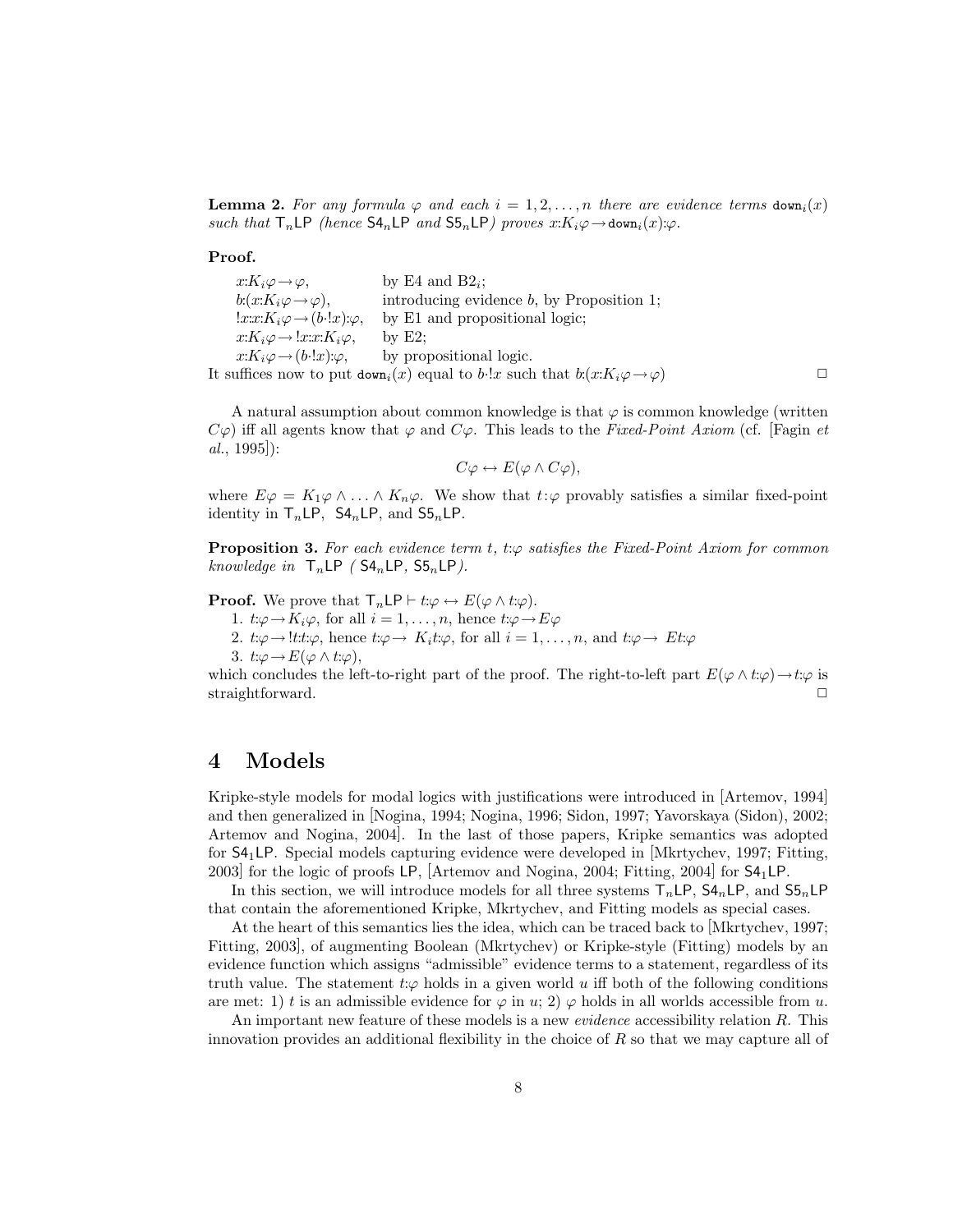the above-mentioned models and provide an adequate epistemic semantics for a wide range of systems.

A  $T_n L P$ -frame is a structure  $(W, R_1, \ldots, R_n, R)$ , where W is a non-empty set of states (*possible worlds*);  $R_1, \ldots, R_n$  are binary relations on W called *accessibility* relations, associated with agents  $1, \ldots, n$  respectively; and R is a binary evidence accessibility relation on W. The relations  $R_1, \ldots, R_n$  are reflexive, R is reflexive and transitive, and R contains all  $R_i$ 's. Hence R contains the transitive closure of  $R_1 \cup \ldots \cup R_n$  but does not necessarily coincide with it. In other words, if v is reachable from u by a finite number of  $R_1, \ldots, R_n$ -edges, then  $uRv$  but the converse is not necessarily true.

Given a frame  $(W, R_1, \ldots, R_n, R)$ , a possible evidence function  $\mathcal E$  is a mapping from states and evidence terms to sets of formulas. We can read  $\varphi \in \mathcal{E}(u, t)$  as " $\varphi$  is one of the formulas for which  $t$  serves as possible evidence in state  $u$ ." An evidence function must obey conditions that respect the intended meanings of the operations on evidence terms.

**Definition 2.** E is an evidence function on  $(W, R_1, \ldots, R_n, R)$  if for all evidence terms s and t, for all formulas  $\varphi$  and  $\psi$ , and for all  $u, v \in W$ :

- 1. Monotonicity: uRv implies  $\mathcal{E}(u,t) \subseteq \mathcal{E}(v,t)$ .
- 2. Application:  $\varphi \to \psi \in \mathcal{E}(u, s)$  and  $\varphi \in \mathcal{E}(u, t)$  implies  $\psi \in \mathcal{E}(u, s \cdot t)$ .
- 3. Inspection:  $\varphi \in \mathcal{E}(u, t)$  implies  $t : \varphi \in \mathcal{E}(u, t)$ .
- 4. Sum:  $\mathcal{E}(u,s) \cup \mathcal{E}(u,t) \subset \mathcal{E}(u,s+t)$ .

A  $T_n \mathsf{LP-model}$  is a structure  $\mathcal{M} = (W, R_1, \ldots, R_n, R, \mathcal{E}, \Vdash)$ , where  $(W, R_1, \ldots, R_n, R)$  is a frame with an evidence function  $\mathcal E$  on  $(W, R_1, \ldots, R_n, R)$  and  $\Vdash$  is an arbitrary mapping from sentence variables to subsets of W.

Given a model  $\mathcal{M} = (W, R_1, \ldots, R_n, R, \mathcal{E}, \Vdash)$ , a forcing relation  $\Vdash$  is extended from sentence variables to all formulas by the following rules. For each  $u \in W$ :

- 1.  $\mathbb F$  respects Boolean connectives at each world.
- 2.  $u \Vdash K_i \varphi$  iff  $v \Vdash \varphi$  for every  $v \in W$  with  $uR_i v$ .
- 3.  $u \Vdash t:\varphi$  iff  $\varphi \in \mathcal{E}(u, t)$  and  $v \Vdash \varphi$  for every  $v \in W$  with  $uRv$ .

Informally speaking,  $t:\varphi$  is true at a given world u iff t is an acceptable evidence for  $\varphi$  in u and  $\varphi$  is true at all worlds v accessible from u via a given evidence accessibility relation R. We say  $\varphi$  is true at world  $u \in W$  if  $u \Vdash \varphi$ ; otherwise,  $\varphi$  is false at u. A formula  $\varphi$  is true in a model if  $\varphi$  is true at each world of the model;  $\varphi$  is valid if  $\varphi$  is true in every model.

A constant specification is a map  $\mathcal{S}$  from evidence constants to (possibly empty) sets of axioms. A constant specification  $\mathcal{S}$  is full, if it entails internalization (Proposition 1). The proof of Proposition 1 demonstrates that for a constant specification to be full, it is sufficient to have a constant for each axiom.

Given a constant specification  $\mathcal{CS}$ , a model M meets  $\mathcal{CS}$  if  $\mathcal{M}\Vdash a:\varphi$  whenever  $\varphi\in\mathcal{CS}(a)$ . A derivation (in any of  $T_n \textsf{LP}$ ,  $\textsf{S4}_n \textsf{LP}$ , or  $\textsf{S5}_n \textsf{LP}$ ) meets  $\mathcal{CS}$  if whenever rule R3 is used to produce  $a:\varphi$ , then  $\varphi \in \mathcal{CS}(a)$ .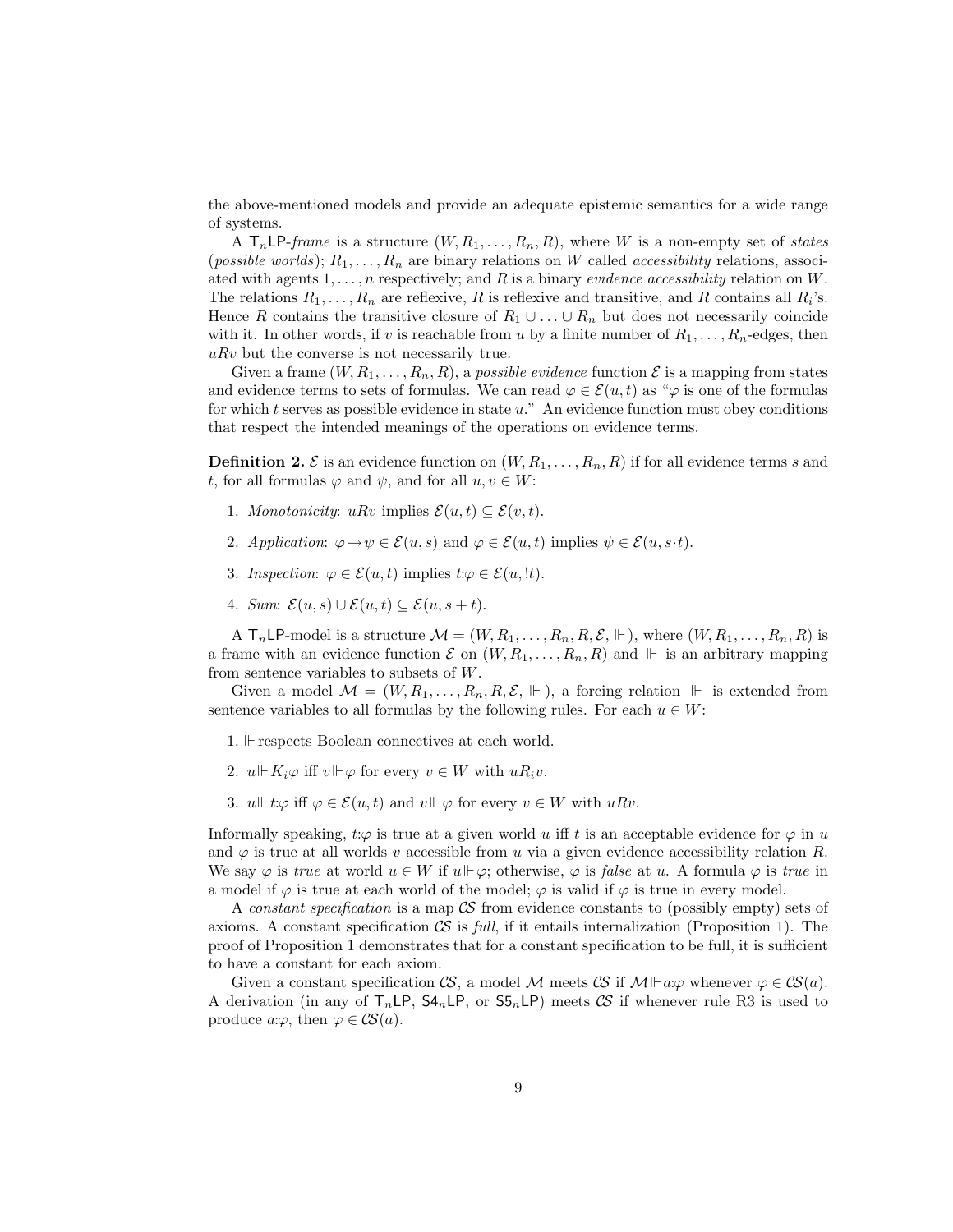$S4_nLP$ - and  $S5_nLP$ -models are defined as  $T_nLP$ -models with only this difference: for  $\mathsf{S4}_n$ LP-models, the accessibility relations  $R_1, \ldots, R_n$  are reflexive and transitive; in  $\mathsf{S5}_n$ LPmodels,  $R_1, \ldots, R_n$  are reflexive, transitive, and symmetric.

A set S of formulas is  $CS$ -S $4_n$ LP-satisfiable (CS-T<sub>n</sub>LP-satisfiable, CS-S $5_n$ LP-satisfiable) if there is an  $\mathsf{S4}_n$ LP-model ( $\mathsf{T}_n$ LP-model,  $\mathsf{S5}_n$ LP-models) M, meeting CS, and a world u in it such that  $\mathcal{M}, u \Vdash \varphi$  for all  $\varphi \in S$ .

The usual Kripke models for  $T_n$ ,  $S4_n$ , and  $S5_n$  are  $T_nLP$ ,  $S4_nLP$ , and  $S5_nLP$ -models respectively, where the evidence part  $(R \text{ and } \mathcal{E})$  is ignored. Mkrtychev models<sup>2</sup> for LP are single-world  $T_n L$ P-models. Fitting models<sup>3</sup> for LPS4 are  $S4_1 L$ P-models with  $R_1 = R$ . Kripke models for  $S4_1LP + weak negative introspection \neg t:\varphi \rightarrow \Box(\neg t:\varphi)$  from [Artemov and Nogina, 2004] are  $S4_1 L$ P-models with  $R = W \times W$ .

**Theorem 1.** [Completeness Theorem] Let CS be a constant specification. A formula  $\varphi$  is proved in  $T_nLP$  (S4<sub>n</sub>LP, S5<sub>n</sub>LP) meeting CS iff  $\varphi$  holds in all  $T_nLP$ -models (respectively,  $S4_nLP$ -models,  $S5_nLP$ -models) meeting CS.

**Proof.** We will give a proof for  $S4_n \text{LP}$  making note of how to modify this proof for the remaining cases of  $T_nLP$  and  $S5_nLP$ .

Soundness is straightforward; we will check  $t:\varphi \to K_i\varphi$  (axiom C1) only. Suppose  $u \Vdash t:\varphi$ , then  $v \Vdash \varphi$  for all v such that  $uRv$ . Since  $R_i \subseteq R$ ,  $v \Vdash \varphi$  for all v such that  $uR_i v$ , hence  $u \Vdash K_i \varphi$ .

Completeness is proved using a maximal consistent set construction properly adapted for evidence-based multi-agent systems. A set of formulas  $\Gamma$  is *consistent* if there is no finite subset  $\varphi_1,\ldots,\varphi_n$  such that  $\neg(\varphi_1 \wedge \ldots \wedge \varphi_n)$  is provable in  $\mathsf{S4}_n\mathsf{LP}$  meeting  $\mathcal{CS}$ . A consistent set Γ is maximal consistent if for any formula  $\psi$ , either  $\psi \in \Gamma$  or  $\neg \psi \in \Gamma$ . By the standard Lindenbaum construction, each consistent set can be extended to a maximal consistent set. We define the *canonical model*  $\mathcal{M} = (W, R_1, \ldots, R_n, R, \mathcal{E}, \Vdash)$  for  $\mathsf{SA}_n\mathsf{LP}$  with a given constant specification  $\mathcal{CS}$ .

1. W is the collection of all maximal consistent sets.

2. If  $\Gamma$  is a set of formulas, let  $\Gamma^{\sharp_i} = {\varphi \mid K_i\varphi \in \Gamma}$  and  $\Gamma^{\flat} = {\varphi \mid t:\varphi \in \Gamma}$ . Now define the accessibility relations  $R_1, \ldots, R_n$  as follows:

$$
\Gamma R_i \Delta
$$
 iff  $\Gamma^{\sharp i} \subseteq \Delta$ ,  $i = 1, ..., n$ .

Note that  $R_i$  are reflexive and transitive (for  $\mathsf{S4}_n\mathsf{LP}$ ). For  $\mathsf{S5}_n\mathsf{LP}$ , relations  $R_i$  are also symmetric. Suppose  $\Gamma R_i\Delta$  and  $K_i\varphi\in\Delta$ . We claim that  $K_i\varphi\in\Gamma$ , hence  $\varphi\in\Gamma$  and  $\Delta R_i\Gamma$ . Indeed, suppose  $K_i\varphi \notin \Gamma$ , then by maximality,  $\neg K_i\varphi \in \Gamma$ . By the axiom  $\neg K_i\varphi \rightarrow K_i \neg K_i\varphi$ ,  $K_i\neg K_i\varphi\in\Gamma$ . Since  $\Gamma R_i\Delta$ ,  $\neg K_i\varphi\in\Delta$ , which contradicts the consistency of  $\Delta$ .

Define the evidence accessibility relation  $R$  as follows:

$$
\Gamma R \Delta \quad \text{iff} \quad \Gamma^{\flat} \subseteq \Delta.
$$

Note that R is reflexive. Moreover, R is transitive. Indeed, let  $\Gamma R\Delta$  and  $\Delta R\Theta$ . If  $t:\varphi \in \Gamma$ , then  $!tt:\varphi \in \Gamma$  and  $t:\varphi \in \Delta$ . Likewise,  $!tt:\varphi \in \Delta$  and  $t:\varphi \in \Theta$ . By reflexivity,  $\varphi \in \Theta$ .

<sup>&</sup>lt;sup>2</sup>Called *pre-models* in [Mkrtychev, 1997].

<sup>3</sup>Called weak models in [Fitting, 2004].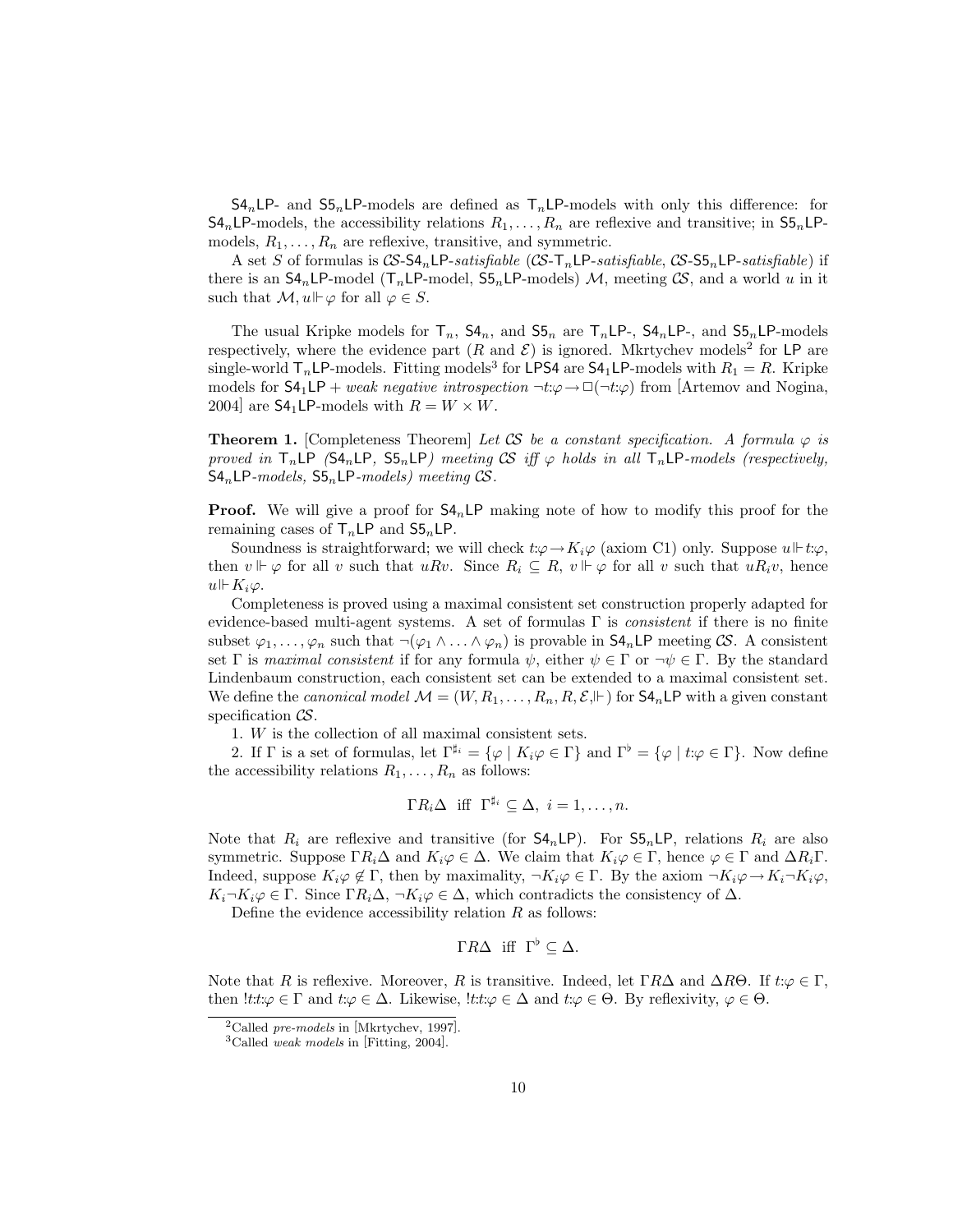Let us check that R contains all  $R_i$ 's,  $i = 1, ..., n$ . Suppose  $\Gamma R_i \Delta$  and  $t: \varphi \in \Gamma$ . Then !t: $t:\varphi \in \Gamma$  and  $K_i t:\varphi \in \Gamma$  hence,  $t:\varphi \in \Delta$ . By reflexivity,  $\varphi \in \Delta$ .

3. Define the evidence function  $\mathcal E$  as follows

$$
\mathcal{E}(\Gamma, t) = \{ \varphi \mid t : \varphi \in \Gamma \}.
$$

To show that  $\mathcal E$  is an evidence function, we must prove that it satisfies conditions of Definition 2. Application, Inspection, and Sum are straightforward. For Monotonicity, assume  $\varphi \in \mathcal{E}(\Gamma, t)$ , i.e.,  $t: \varphi \in \Gamma$ , and  $\Gamma R\Delta$ . Again,  $\exists t: \varphi \in \Gamma$  hence,  $t: \varphi \in \Delta$ , i.e.,  $\varphi \in \mathcal{E}(\Delta, t)$ .

4. Finally, the forcing relation is defined canonically, i.e., for each sentence variable  $S$  we stipulate  $\Gamma \Vdash S$  iff  $S \in \Gamma$ .

Lemma 3. [Truth Lemma]

$$
\Gamma \Vdash \varphi
$$
 iff  $\varphi \in \Gamma$ .

**Proof.** By induction on  $\varphi$ . The base and Boolean cases are standard. Consider modalities  $K_1, \ldots, K_n$ .

If  $K_i\varphi \in \Gamma$ , and  $\Gamma R_i\Delta$ , then  $\varphi \in \Delta$ . By the induction hypothesis,  $\Delta \Vdash \varphi$ , hence  $\Gamma \Vdash K_i\varphi$ . If  $K_i\varphi \notin \Gamma$ , then  $\Gamma' = \Gamma^{\sharp_i} \cup {\neg \varphi}$  is consistent. Otherwise  $\psi_1 \wedge \psi_2 \wedge \ldots \wedge \psi_l \rightarrow \varphi$  would be provable for some  $K_i\psi_1, K_i\psi_2, \ldots, K_i\psi_l \in \Gamma$  and hence  $K_i\psi_1 \wedge K_i\psi_2 \wedge \ldots \wedge K_i\psi_l \rightarrow K_i\varphi_l$ would also be provable, which would make  $\Gamma$  inconsistent. Let  $\Delta$  be a maximal consistent set containing Γ'. Then  $\Gamma R_i \Delta$ ,  $\neg \varphi \in \Delta$ , hence  $\varphi \notin \Delta$  and, by the induction hypothesis,  $\Delta \psi$ , which yields  $\Gamma \psi K_i \varphi$ .

Now consider the last remaining case of Truth Lemma:  $\varphi = t:\psi$ . Let  $t:\psi \in \Gamma$ . Then, by the definition of the evidence function,  $\psi \in \mathcal{E}(\Gamma, t)$ . It remains to show that  $\Delta \vdash \psi$  for all  $\Delta$ 's such that ΓR $\Delta$ . Take such a  $\Delta$ . By *Monotonicity* of the evidence function,  $t:\psi \in \Delta$ . By reflexivity,  $\psi \in \Delta$ . By the induction hypothesis,  $\Delta \Vdash \psi$ . Conversely, if  $\Gamma \Vdash t:\psi$ , then  $\psi \in \mathcal{E}(\Gamma, t)$  and  $t:\psi \in \Gamma$  by the definition of the evidence function  $\mathcal{E}$ .

It is easy to see now that  $\mathcal{M} = (W, R_1, \ldots, R_n, R, \mathcal{E}, \Vdash)$  is an  $\mathsf{S4}_n\mathsf{LP-model}$  meeting constant specification CS. Indeed, by the definition of a consistent set,  $\mathcal{CS} \subseteq \Gamma$ , for each  $\Gamma \in W$ . By Truth Lemma 3,  $\Gamma \Vdash \mathcal{CS}$ .

Let us finish the proof of Theorem 1. If  $\varphi$  is not provable in  $\mathsf{S4}_n\mathsf{LP}$  meeting constant specification  $\mathcal{CS}$ , then  $\mathcal M$  is a countermodel for  $\varphi$ : consider  $\{\neg \varphi\}$ , which is consistent, and hence contained in a maximal consistent set Γ. By Truth Lemma 3,  $\Gamma \nvDash \varphi$ .

## 5 Compactness and Fully Explanatory property

The above models satisfy the following *compactness* property, first noticed for canonical models of LP in [Fitting, 2003; Fitting, 2005].

**Proposition 4.** [Compactness] For a given constant specification  $\mathcal{CS}$ , a set of formulas U is  $CS$ -S4<sub>n</sub>LP- $(CS-T_nLP$ -,  $CS$ -S5<sub>n</sub>LP-)satisfiable iff any finite subset of U is  $CS$ -S4<sub>n</sub>LP- $(CS-T_nLP)$  $T_nLP$ -,  $CS$ -S5<sub>n</sub>LP-)satisfiable.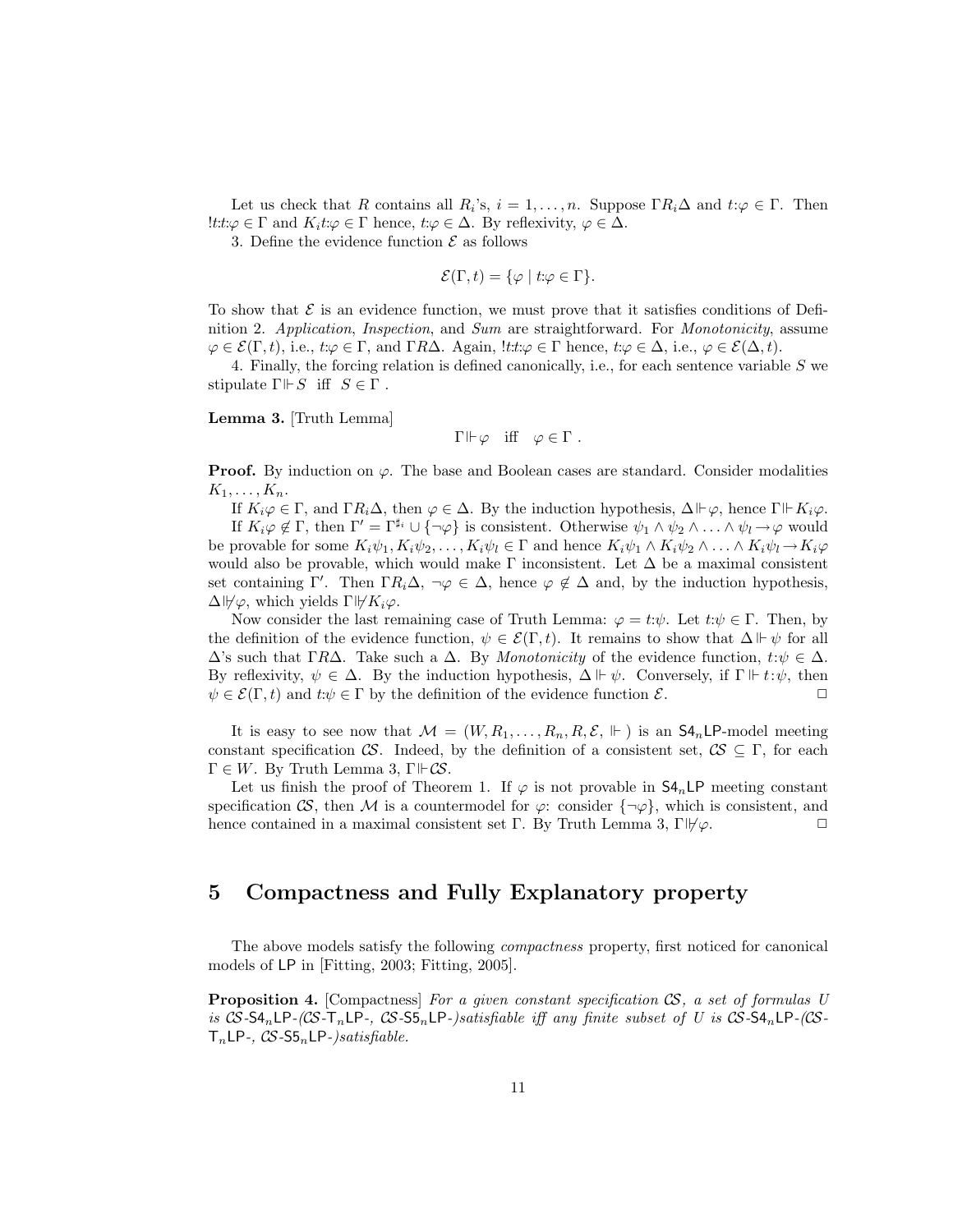**Proof.** Suppose any finite subset of U is  $\mathcal{CS}\text{-}\mathsf{S4}_n$  LP-satisfiable. We will find a world  $\Gamma$  in the canonical  $CS$ -S4<sub>n</sub>LP-model such that  $\Gamma \Vdash U$ . First, note that U is a consistent set. Otherwise, for some  $X_1, \ldots, X_m \in U$ ,  $\mathcal{CS}\text{-}\mathsf{S4}_n\text{\sf L}P \vdash \neg(X_1 \land \ldots \land X_m)$ , which would make  $\{X_1, \ldots, X_m\}$ a finite unsatisfiable subset of  $U$ , which is impossible. Extend  $U$  to a maximal consistent set Γ, which is hence a world in the canonical  $\mathcal{CS}\text{-}S4_n\textsf{LP-model}$ . Since  $U \subseteq \Gamma$ , by Truth Lemma 3,  $\Gamma \Vdash U$ .

Fully Explanatory property of the canonical models for the logic of proofs was discovered in [Fitting, 2003; Fitting, 2005]. This property might be summarized as "whatever is known, is known for a reason."

**Definition 3.** An  $SA_nLP-(T_nLP-, S5_nLP-)$  model is *Fully Explanatory* provided that, whenever  $v \Vdash \varphi$  for every v such that  $uRv$ , then for some proof polynomial t we have  $u \Vdash t:\varphi$ .

**Proposition 5.** [Fully Explanatory property] For any full constant specification  $\mathcal{S}$ , the canonical  $CS$ -S4<sub>n</sub>LP- $(CS$ -T<sub>n</sub>LP-,  $CS$ -S5<sub>n</sub>LP-)model is Fully Explanatory.

**Proof.** We prove the contrapositive. Let  $t:\varphi \notin \Gamma$  for each proof polynomial t. Consider a set  $U = \Gamma^{\flat} \cup \{\neg \varphi\}$ . We claim that U is consistent. Otherwise, for some  $t_1:\psi_1, t_2:\psi_2, \ldots, t_k:\psi_k \in \Gamma$ ,  $CS$ -S4<sub>n</sub>LP proves  $\psi_1 \rightarrow (\psi_2 \rightarrow (\psi_3 \rightarrow \ldots \rightarrow \varphi) \ldots)$ . Since CS is a full constant specification, there is a proof polynomial s such that  $\mathcal{CS}\text{-}\mathsf{S4}_n\text{\sf LP}$  proves  $s: (\psi_1 \to (\psi_2 \to (\psi_3 \to \ldots \to \varphi) \ldots).$ Using E1, we establish that  $CS$ -S4<sub>n</sub>LP proves

$$
t_1:\psi_1\to(t_2:\psi_2\to(t_3:\psi_3\to\ldots\to(st_1t_2\ldots t_k):\varphi)\ldots).
$$

Hence  $(st_1t_2...t_k):\varphi\in\Gamma$ , which contradicts the assumption about  $\Gamma$ .

Now take  $\Delta$  to be a maximal consistent extension of U. It is clear that  $\Delta$  is a world in a canonical model and that ΓRΔ. By Truth Lemma 3,  $\Delta \psi \varphi$ .

## 6 Forgetful evidence-based knowledge

In this section, we introduce a light version of evidence-based knowledge, which we call forgetful evidence-based knowledge, in the form of a new modal operator  $J\varphi$  (read  $\varphi$  is justified) which is the forgetful projection of evidence assertions  $t:\varphi$ . In the spirit of this paper, we consider an axiomatic description first.

Definition 4. The language of forgetful evidence-based knowledge is a modal language with  $n+1$  modalities  $K_1, \ldots, K_n, J$ . Systems  $\mathsf{T}_n^J$ ,  $\mathsf{S4}_n^J$ , and  $\mathsf{S5}_n^J$  are specified as  $\mathsf{T}_n$ ,  $\mathsf{S4}_n$ , and  $\mathsf{S5}_n$ , with the modalities  $K_1, \ldots, K_n$  augmented by S4 with the modality J, together with the forgetful version of the undeniability of evidence principle

$$
J\varphi \longrightarrow K_i\varphi,
$$

for all  $i = 1, \ldots, n$ .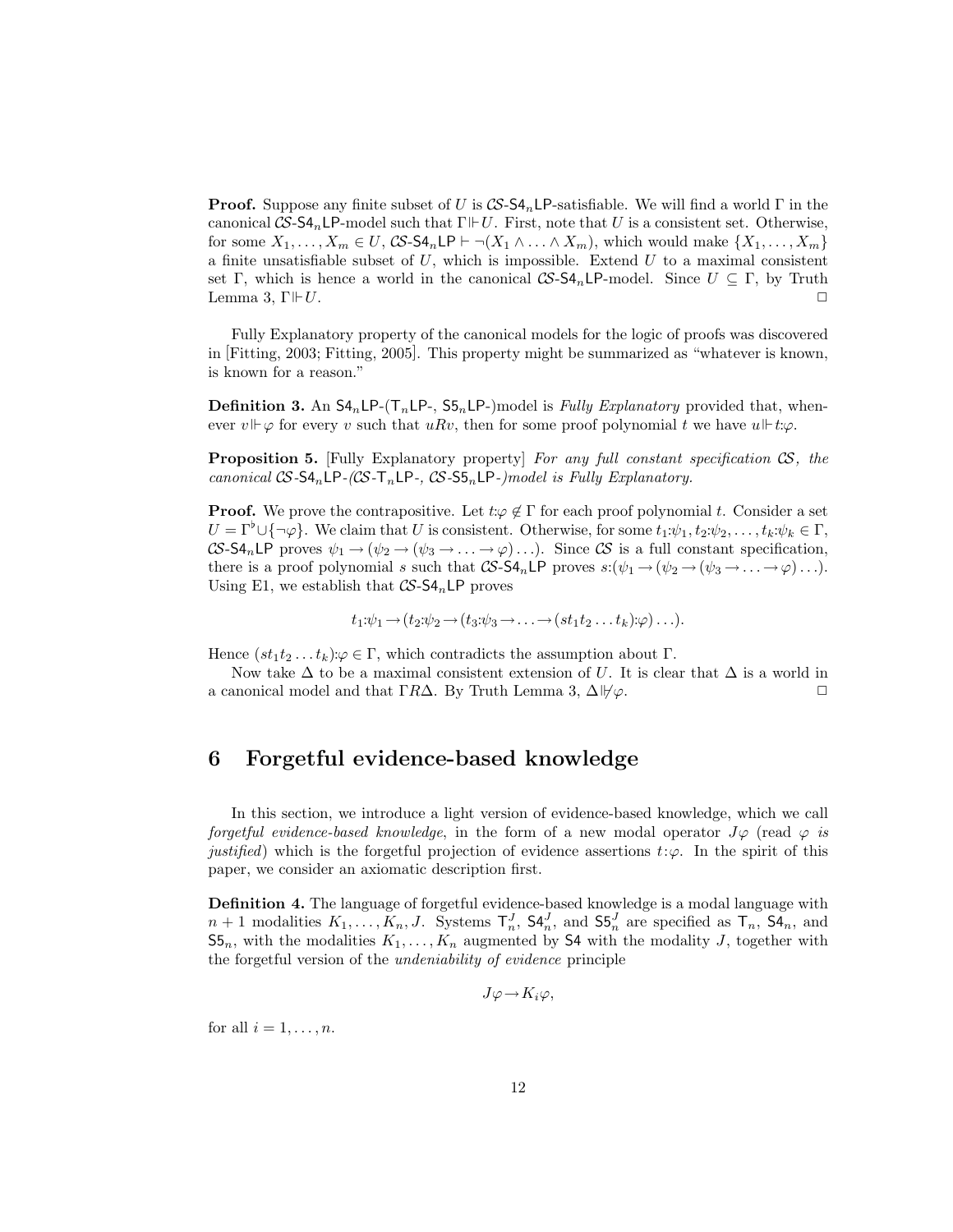Apparently, the dummy  $(n + 1)$ st agent corresponding to J plays the role of a sceptical and not logically omniscient S4-agent who accepts facts only if they are supplied with checkable evidence. On the other hand, this agent is trusted by all other agents and is capable of internalizing and inspecting any fact actually proven in the system.

**Comment 1.**  $\mathsf{S4}_{n}^{J}$  corresponds to one of  $\mathsf{S4}$ -based systems with the "any fool knows" modality considered in [McCarthy et al., 1979] (with different axiom system). In the latter paper, the modality "any fool knows" is assumed to be the same type as the modalities of real agents. In this paper, we consider evidence-based knowledge operators independently from the real agents knowledge operators.

**Lemma 4.** In each of  $\mathsf{T}_n^J$ ,  $\mathsf{S4}_n^J$ , and  $\mathsf{S5}_n^J$ ,

 $K_iJ\varphi \leftrightarrow J\varphi \leftrightarrow JK_i\varphi$ .

**Proof.** Immediate from  $K_i$ -reflexivity and the following derivations.

 $J\varphi \rightarrow JJ\varphi \rightarrow K_iJ\varphi;$  $J\varphi \rightarrow JJ\varphi \rightarrow JK_i\varphi;$  $K_iJ\varphi \rightarrow J\varphi;$  $K_i\varphi\rightarrow\varphi, J(K_i\varphi\rightarrow\varphi), JK_i\varphi\rightarrow J\varphi.$ 

Proposition 6. Forgetful evidence-based knowledge J satisfies the Fixed-Point Axiom in each of  $\mathsf{T}_{n}^{J}$ ,  $\mathsf{S4}_{n}^{J}$ , and  $\mathsf{S5}_{n}^{J}$ .

**Proof.** Deriving the Fixed-Point identity for J in  $\mathsf{T}_{n}^{J}$  (hence in  $\mathsf{S4}_{n}^{J}$  and  $\mathsf{S5}_{n}^{J}$ )

$$
J\varphi \ \, \leftrightarrow \ \, E(\varphi \wedge J\varphi)
$$

is similar to Proposition 3.  $\Box$ 

**Definition 5.**  $\mathsf{T}_n^J$ -models are Kripke models for  $(n + 1)$ -agent modal logics with a frame  $(W, R_1, \ldots, R_n, R)$ , where W is a non-empty set of possible worlds,  $R_1, \ldots, R_n$  are reflexive accessibility relations on W associated to operators  $K_1, \ldots, K_n$  respectively, R is a reflexive transitive relation on W, and  $R_i \subseteq R$  for all  $i = 1, ..., n$ . As usual, a forcing relation  $\Vdash$ is an arbitrary mapping from propositional letters to subsets of  $W$ , which is extended from propositional letters to all formulas by the usual modal rules.

 $\mathsf{S4}_{n}^{J}$ -models are those where  $R_1, \ldots, R_n$  are reflexive and transitive.

 $\mathsf{S5}_{n}^{\mathcal{J}}$ -models are those with reflexive, transitive, and symmetric  $R_1, \ldots, R_n$ .

**Proposition 7.**  $\mathsf{T}_{n}^{J}$  ( $\mathsf{SA}_{n}^{J}$ ,  $\mathsf{SB}_{n}^{J}$ ) is sound with respect to  $\mathsf{T}_{n}^{J}$ -models ( $\mathsf{SA}_{n}^{J}$ -models,  $\mathsf{SB}_{n}^{J}$ -models).

**Proof.** The usual modal axioms are valid by our choice of accessibility relations.  $J\varphi \to K_i\varphi$ is trivially guaranteed by  $R_i \subseteq R$ . Indeed, let  $u \Vdash J\varphi$  and  $uR_i v$ . Then  $uRv$  also holds, which brings  $u \Vdash \varphi$ . Hence,  $u \Vdash K_i\varphi$ .

Completeness also occurs. For  $\mathsf{T}_n^J$  and  $\mathsf{S4}_n^J$ , this will follow from Theorem 3 below. The completeness of  $\mathsf{S5}_n^J$  will be established in Theorem 6.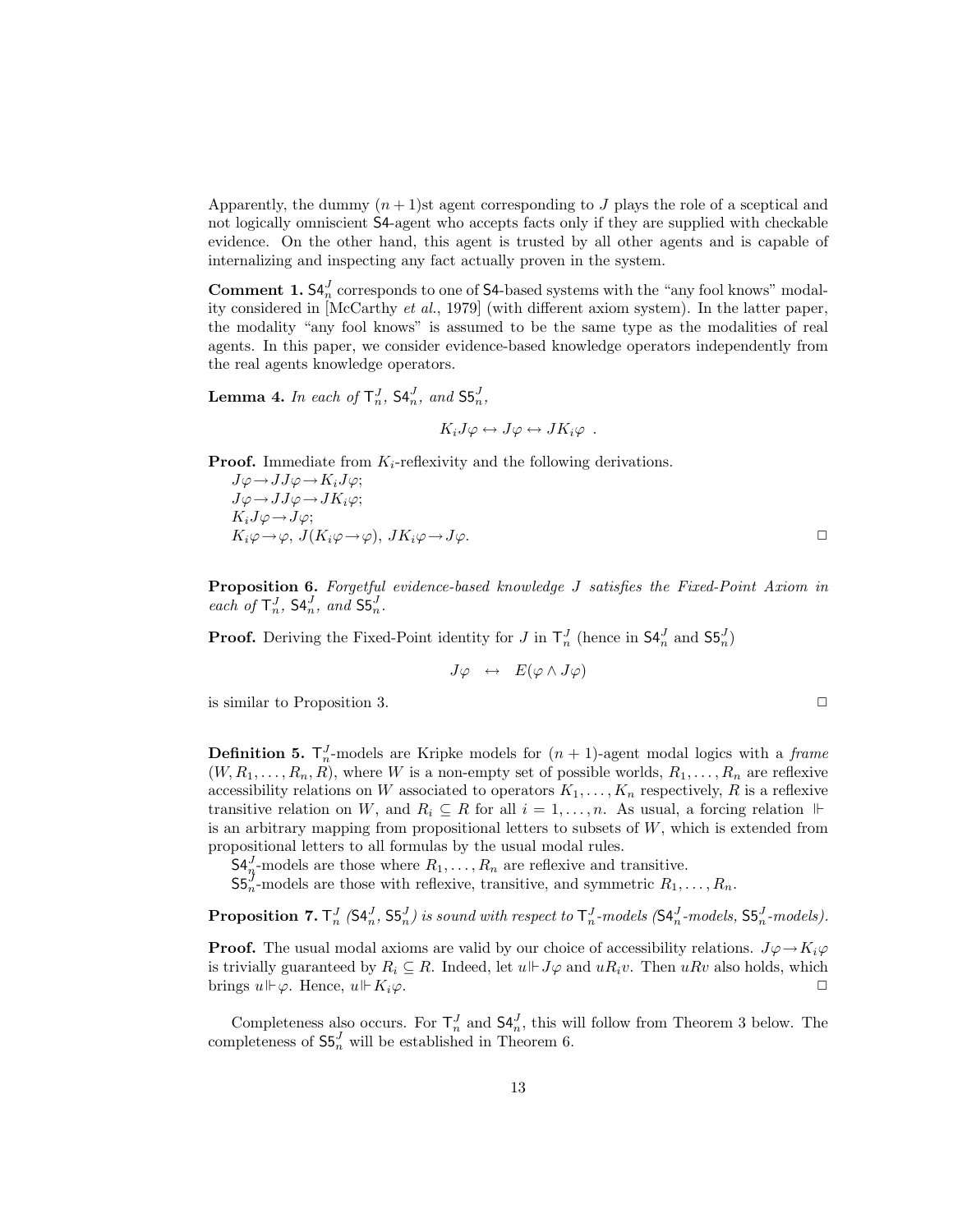**Definition 6.** A sequent is a pair of finite sets of  $\mathsf{S4}_{n}^{J}$ -formulas presented as  $\Gamma \Rightarrow \Delta$ . To simplify proofs, we assume a Boolean basis  $\rightarrow$ ,  $\perp$  and treat the remaining Boolean connectives as definable ones.

Axioms of  $\mathsf{S4}_{n}^{J} \mathsf{G}$  are the sequents  $S \Rightarrow S$  and  $\bot \Rightarrow$ , where S is a propositional variable. The propositional rules of  $S4_n^{\bar{J}}G$  are those from the classical propositional Gentzen-style system, including Weakening and Cut (cf. [Troelstra and Schwichtenberg, 1996]). In addition, there are  $n + 1$  pairs of proper modal rules:

$$
\frac{\varphi, \Gamma \Rightarrow \Delta}{\Box \varphi, \Gamma \Rightarrow \Delta} (\Box, \Rightarrow) \qquad \text{and} \qquad \frac{J\Gamma, \Box \Delta \Rightarrow \varphi}{J\Gamma, \Box \Delta \Rightarrow \Box \varphi} (\Rightarrow, \Box).
$$

where  $\Box \in \{K_1, \ldots, K_n, J\}$  and  $\Box \{\phi_1, \ldots, \phi_m\} = {\Box \phi_1, \ldots, \Box \phi_m\}.$ 

The Gentzen-style version  $T_n^J G$  of  $T_n^J$  has the same rules as  $S4_n^J G$  with the  $(\Rightarrow, \Box)$  rule replaced by

$$
\frac{J\Gamma, \Delta \Rightarrow \varphi}{J\Gamma, \Box \Delta \Rightarrow \Box \varphi} (\Rightarrow, \Box).
$$

Theorem 2. [Equivalence of Gentzen- and Hilbert-style systems]

 $\Gamma \Rightarrow \Delta$  is provable in  $\mathsf{S4}_n^J \mathsf{G}$  ( $\mathsf{T}_n^J \mathsf{G}$ ) iff  $\Lambda \Gamma \rightarrow \mathsf{V}\Delta$  is provable in  $\mathsf{S4}_n^J$  ( $\mathsf{T}_n^J$ ).

**Proof.** The part "only if," i.e., that  $S4_n^J G \vdash \Gamma \Rightarrow \Delta$  yields  $S4_n^J \vdash \bigwedge \Gamma \rightarrow \bigvee \Delta$ , is a standard exercise in modal derivation. Let us check the soundness of the  $(\Rightarrow, \Box)$ -rule in  $\mathsf{S4}_{n}^{J}$ G. By the induction hypothesis,  $\mathbf{v}$  $\mathbf{v}$ 

$$
\mathsf{S4}_n^J \vdash \bigwedge J\Gamma \wedge \bigwedge \Box \Delta \rightarrow \varphi .
$$

 $\mathsf{S4}_n^J \vdash \bigwedge J\Gamma \rightarrow (\bigwedge \Box \Delta \rightarrow \varphi)$ .

By S4-reasoning,

By Lemma 4,

$$
\mathsf{S4}_n^J \vdash \bigwedge J\Gamma \rightarrow \Box(\bigwedge \Box \Delta \rightarrow \varphi) \ .
$$

Use distribution to establish

$$
\mathsf{S4}_n^J \vdash \bigwedge J\Gamma \rightarrow (\bigwedge \Box \Box \Delta \rightarrow \Box \varphi) \ .
$$

By S4-reasoning,

$$
\mathsf{S4}_n^J \vdash \bigwedge J\Gamma \rightarrow (\bigwedge \Box \Delta \rightarrow \Box \varphi) ,
$$

hence

$$
\mathsf{S4}_n^J \vdash \bigwedge J\Gamma \wedge \bigwedge \Box \Delta \rightarrow \Box \varphi .
$$

Let us now check the soundness of the  $(\Rightarrow, \Box)$ -rule in  $\mathsf{T}_n^J\mathsf{G}$ . By the induction hypothesis,

$$
\mathsf{T}_n^J \vdash \bigwedge J\Gamma \wedge \bigwedge \Delta \rightarrow \varphi \ .
$$

By T-reasoning,

$$
\mathsf{T}^J_n \vdash \bigwedge \Box J\Gamma \rightarrow (\bigwedge \Box \Delta \rightarrow \Box \varphi) \ .
$$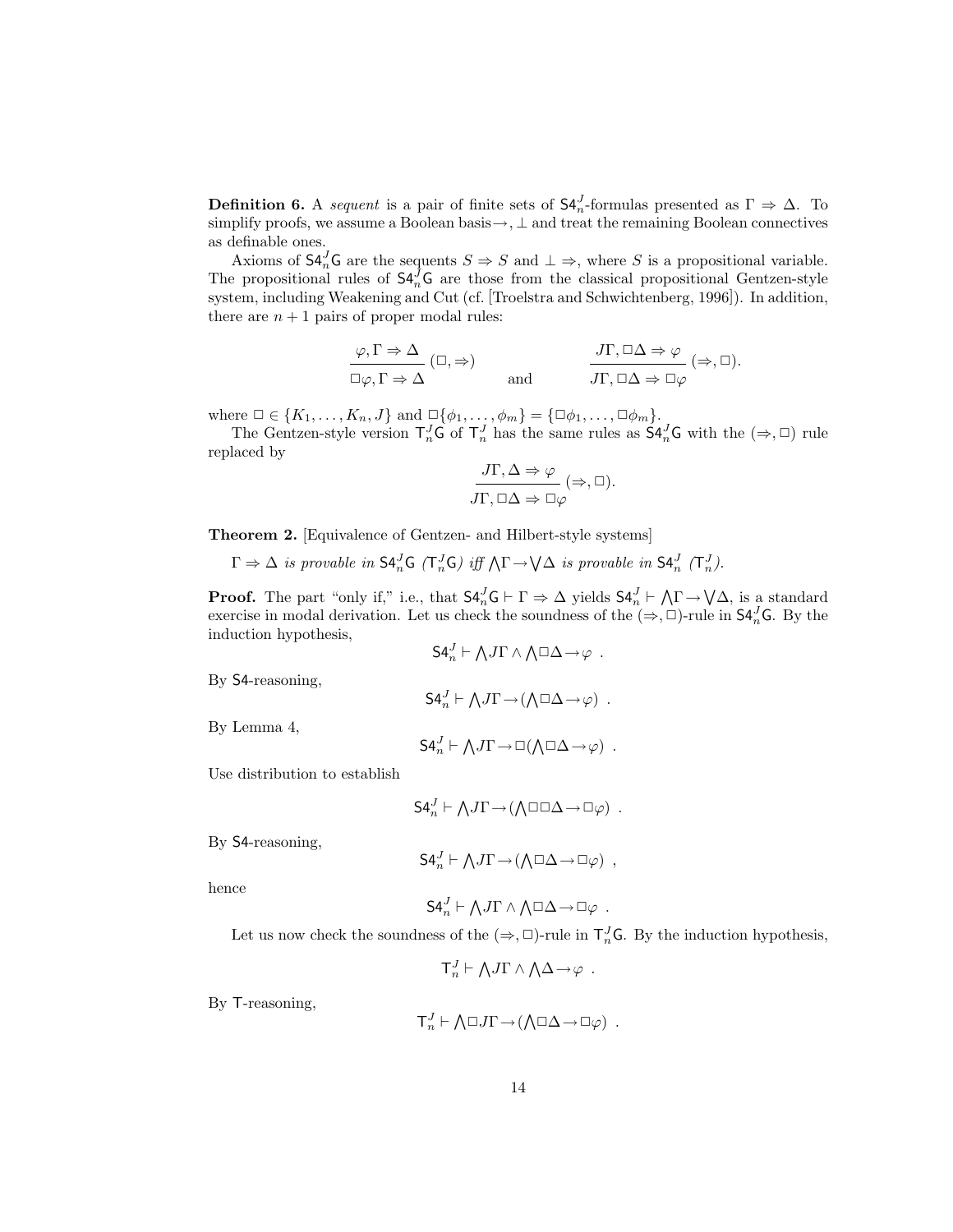By Lemma 4,

$$
\mathsf{T}^J_n \vdash \bigwedge J\Gamma \mathop{\rightarrow} (\bigwedge \Box \Delta \mathop{\rightarrow} \Box \varphi) \ .
$$

The "if" direction for both  $\mathsf{S4}_n^J$  and  $\mathsf{T}_n^J$  will be established later in Corollary 1.  $\Box$ 

Below we prove completeness, cut-elimination, and adequacy theorem for  $\mathsf{S4}_n^J$  ( $\mathsf{T}_n^J$ ) and  $S4_n^JG$   $(\mathsf{T}_n^J G)$ .

**Theorem 3.** [Consolidated completeness theorem] The following are equivalent:

1.  $\Gamma \Rightarrow \Delta$  is provable in  $\mathsf{S4}_{n}^{J} \mathsf{G}$  ( $\mathsf{T}_{n}^{J} \mathsf{G}$ ) without cut; 2.  $\Gamma \Rightarrow \Delta$  is provable in  $\mathsf{S4}_n^J \mathsf{G}(\mathsf{T}_n^J \mathsf{G});$ <br>
3.  $\Lambda \Gamma \rightarrow \mathsf{V}\Delta$  is provable in  $\mathsf{S4}_n^J$  ( $\mathsf{T}_n^J$ );<br>
4.  $\Lambda \Gamma \rightarrow \mathsf{V}\Delta$  is  $\mathsf{S4}_n^J$ -valid ( $\mathsf{T}_n^J$ -valid);<br>
5.  $\Lambda \Gamma \rightarrow \mathsf{V}\Delta$  is valid in all f

**Proof.** We will prove the case of  $\mathsf{S4}_n^J$  in detail. The case of  $\mathsf{T}_n^J$  is treated similarly, and we will show what modifications should be made in the  $\mathsf{S4}_{n}^{J}$  proof to make it work for  $\mathsf{T}_{n}^{J}$  as well.

Steps  $(1) \implies (2)$  and  $(4) \implies (5)$  are trivial,  $(2) \implies (3) \implies (4)$  has already been covered above. We will concentrate on proving that  $(5) \implies (1)$ . As usual for this sort of proof, we assume not (1) and establish not (5), i.e., given that  $\Gamma_0 \Rightarrow \Delta_0$  is not provable in  $\mathsf{S4}_n^J\mathsf{G}$ without cut, we build a finite  $\mathsf{S4}_{n}^{J}$ -model M, such that at some node of M, all formulas from Γ<sub>0</sub> hold and all formulas from  $Δ_0$  do not hold.

To keep the domain of a model finite, we will consider only formulas from a given finite set  $F$  of formulas closed under subformulas and containing all formulas from the given sequent  $\Gamma_0 \Rightarrow \Delta_0$ .

We call a sequent  $\Gamma \Rightarrow \Delta$  consistent if  $\Gamma \Rightarrow \Delta$  is not provable in  $\mathsf{S4}_n^J\mathsf{G}$  without cut. A sequent  $\Gamma \Rightarrow \Delta$  is called *saturated* if the following conditions hold:

- $\bullet \perp \in \Delta$ ;
- $\varphi \to \psi \in \Gamma$  yields  $\psi \in \Gamma$  or  $\varphi \in \Delta$ ;
- $\varphi \to \psi \in \Delta$  yields  $\varphi \in \Gamma$  and  $\psi \in \Delta$ ;
- $\Box \varphi \in \Gamma$  yields  $\varphi \in \Gamma$  where  $\Box \in \{K_1, \ldots, K_n, J\}.$

It is easy to see that any consistent sequent  $\Gamma \Rightarrow \Delta$  can be extended to a saturated consistent sequent by an obvious terminating saturation procedure. If the original sequent  $\Gamma \Rightarrow \Delta$  contains only formulas from F, its saturation consists of formulas from F too.

Define a model  $\mathcal{M} = (W, R_1, \ldots, R_n, R, \Vdash)$ . W will be the (finite) set of all consistent saturated sequents.

Let  $\Gamma^{\natural} = \{J\varphi \mid J\varphi \in \Gamma\}$  and  $\Gamma^{\natural_i} = \{K_i\varphi \mid K_i\varphi \in \Gamma\}$ . Set

$$
(\Gamma \Rightarrow \Delta)R(\Gamma' \Rightarrow \Delta') \text{ if } \Gamma^{\natural} \subseteq \Gamma',
$$
  

$$
(\Gamma \Rightarrow \Delta)R_i(\Gamma' \Rightarrow \Delta') \text{ if } \Gamma^{\natural} \cup \Gamma^{\natural_i} \subseteq \Gamma'.
$$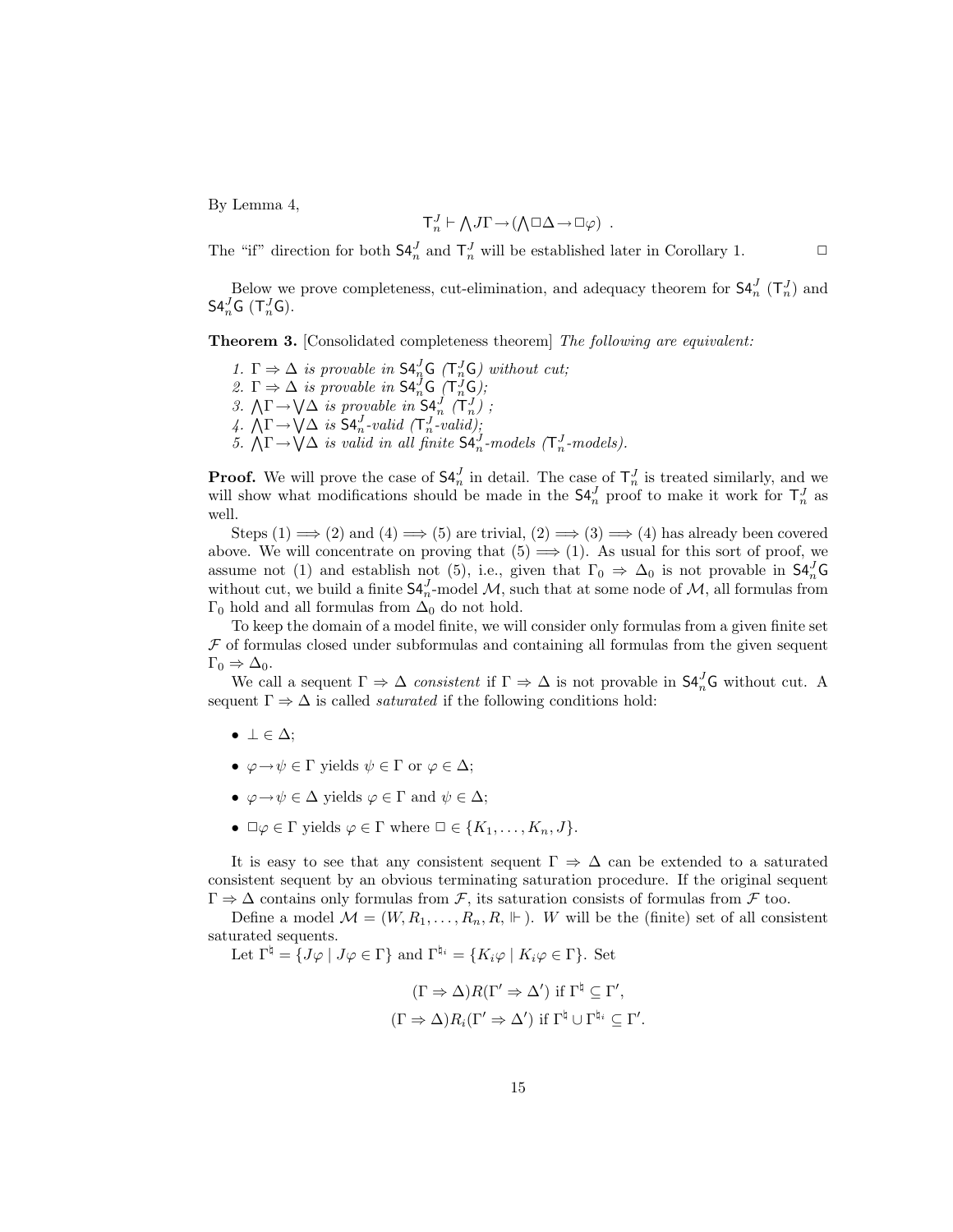From this definition, all  $R_1, \ldots, R_n, R$  are reflexive and transitive, and  $R_i \subseteq R$  for all  $i =$  $1, \ldots n$ .

For  $\mathsf{T}_{n}^{J}$  we define

$$
(\Gamma \Rightarrow \Delta) R_i(\Gamma' \Rightarrow \Delta') \text{ if } \Gamma^{\sharp} \cup \Gamma^{\sharp_i} \subseteq \Gamma'.
$$

Obviously, those  $R_i$ 's are reflexive, but not necessarily transitive.

Finally,

 $(\Gamma \Rightarrow \Delta) \Vdash S$  iff  $S \in \Gamma$  for a propositional letter S.

Lemma 5. [Truth Lemma]

1. If  $\varphi \in \Gamma$ , then  $(\Gamma \Rightarrow \Delta) \Vdash \varphi$ ; 2. If  $\varphi \in \Delta$ , then  $(\Gamma \Rightarrow \Delta)$   $\forall \varphi$ .

**Proof.** It is established by a standard induction on  $\varphi$ . The base and the cases of Boolean connectives are trivial.

Suppose  $\varphi = K_i \psi$ . If  $K_i \psi \in \Gamma$ , and  $\Gamma' \Rightarrow \Delta'$  is accessible from  $\Gamma \Rightarrow \Delta$  by  $R_i$ , then  $\Gamma^{\natural_i} \subseteq \Gamma'$ , hence  $K_i \psi \in \Gamma'$ . By the corresponding saturation property,  $\psi \in \Gamma'$ . By the induction hypothesis,  $(\Gamma' \Rightarrow \Delta') \Vdash \psi$ , hence  $(\Gamma \Rightarrow \Delta) \Vdash K_i \psi$ .

Now let  $K_i \psi \in \Delta$ . Then  $\Gamma^{\natural_i}, \Gamma^{\natural} \Rightarrow \psi$  is a consistent sequent, otherwise  $\Gamma^{\natural_i}, \Gamma^{\natural} \Rightarrow \psi$ would be derivable in  $\mathsf{S4}_n^J\mathsf{G}$  without cut. By the  $(\Rightarrow, \Box)$ -rule,  $\Gamma^{\natural_i}, \Gamma^{\natural} \Rightarrow K_i\psi$  would also be derivable in  $\mathsf{S4}_n^J\mathsf{G}$  without cut. Hence, by Weakening,  $\Gamma \Rightarrow \Delta$  is derivable in  $\mathsf{S4}_n^J\mathsf{G}$  without cut, which contradicts our assumption of the consistency of  $\Gamma \Rightarrow \Delta$ . Consider a saturated extension  $\Gamma' \Rightarrow \Delta'$  of  $\Gamma^{\natural_i}, \Gamma^{\natural} \Rightarrow \psi$ . Since  $\psi \in \Delta'$ , by the induction hypothesis,  $(\Gamma' \Rightarrow \Delta') \psi$ . Obviously,  $(\Gamma' \Rightarrow \Delta')$  is accessible from  $(\Gamma \Rightarrow \Delta)$  by  $R_i$ , hence  $(\Gamma \Rightarrow \Delta) \psi K_i \psi$ . For  $\Gamma_n^J$  it suffices to take a consistent sequent  $\Gamma^{\sharp_i}, \Gamma^{\natural} \Rightarrow \psi$  instead of  $\Gamma^{\sharp_i}, \Gamma^{\sharp} \Rightarrow \psi$ .

Suppose  $\varphi = J\psi$ . If  $J\psi \in \Gamma$ , and  $\Gamma' \Rightarrow \Delta'$  is accessible from  $\Gamma \Rightarrow \Delta$  by R, then  $\Gamma^{\natural} \subseteq \Gamma'$ , hence  $J\psi \in \Gamma'$ . By the corresponding saturation property,  $\psi \in \Gamma'$ . By the induction hypothesis,  $(\Gamma' \Rightarrow \Delta') \Vdash \psi$ , hence  $(\Gamma \Rightarrow \Delta) \Vdash J\psi$ .

Let  $J\psi \in \Delta$ . Then  $\Gamma^{\natural} \Rightarrow \psi$  is a consistent sequent, since otherwise  $\Gamma^{\natural} \Rightarrow \psi$  would be derivable in  $\mathsf{S4}_n^J\mathsf{G}$  without cut. By the  $(\Rightarrow,\Box)$ -rule,  $\Gamma^\natural \Rightarrow J\psi$  would also be derivable in  $\mathsf{S4}_n^J\mathsf{G}$ without cut, hence  $\Gamma \Rightarrow \Delta$  would be inconsistent. Consider a saturated extension  $\Gamma' \Rightarrow \Delta'$ of  $\Gamma^{\natural} \Rightarrow \psi$ . Since  $\psi \in \Delta'$ , by the induction hypothesis,  $(\Gamma' \Rightarrow \Delta') \psi$ . Since  $(\Gamma' \Rightarrow \Delta')$  is accessible from  $(\Gamma \Rightarrow \Delta)$  by  $R$ ,  $(\Gamma \Rightarrow \Delta)|\forall J\psi$ .

Here is the standard conclusion of the proof of Theorem 3. Let  $\Gamma \Rightarrow \Delta$  be a sequent not provable in  $\mathsf{S4}_{n}^{J}$ G without cut, hence consistent. Consider its saturated consistent extension ( $\Phi \Rightarrow \Psi$ ), which is an element of W. Since  $\Gamma \subseteq \Phi$  and  $\Delta \subseteq \Psi$ , by Lemma 5, all formulas from Γ hold at  $(\Phi \Rightarrow \Psi)$  and all formulas from Δ do not hold at  $(\Phi \Rightarrow \Psi)$ . Hence  $(\Phi \Rightarrow \Psi) \psi / \Gamma \rightarrow$  $\Delta$ .

#### Corollary 1.

- 1. Cut-elimination theorem in  $\mathsf{S4}_n^J\mathsf{G}$  and  $\mathsf{T}_n^J\mathsf{G}$ .
- 2. Completeness of  $\mathsf{S4}_n^J$  with respect to  $\mathsf{S4}_n^J$ -models and  $\mathsf{T}_n^J$  with respect to  $\mathsf{T}_n^J$ -models.
- 3. Finite model property of  $\mathsf{S4}_n^J$  and  $\mathsf{T}_n^J$ .
- 4. Decidability of  $\mathsf{S4}_n^J$  and  $\mathsf{T}_n^J$ .
- 5. Equivalence of  $\mathsf{S4}_n^J$  to  $\mathsf{S4}_n^J\mathsf{G}$  and  $\mathsf{T}_n^J$  to  $\mathsf{T}_n^J\mathsf{G}$  (Theorem 2).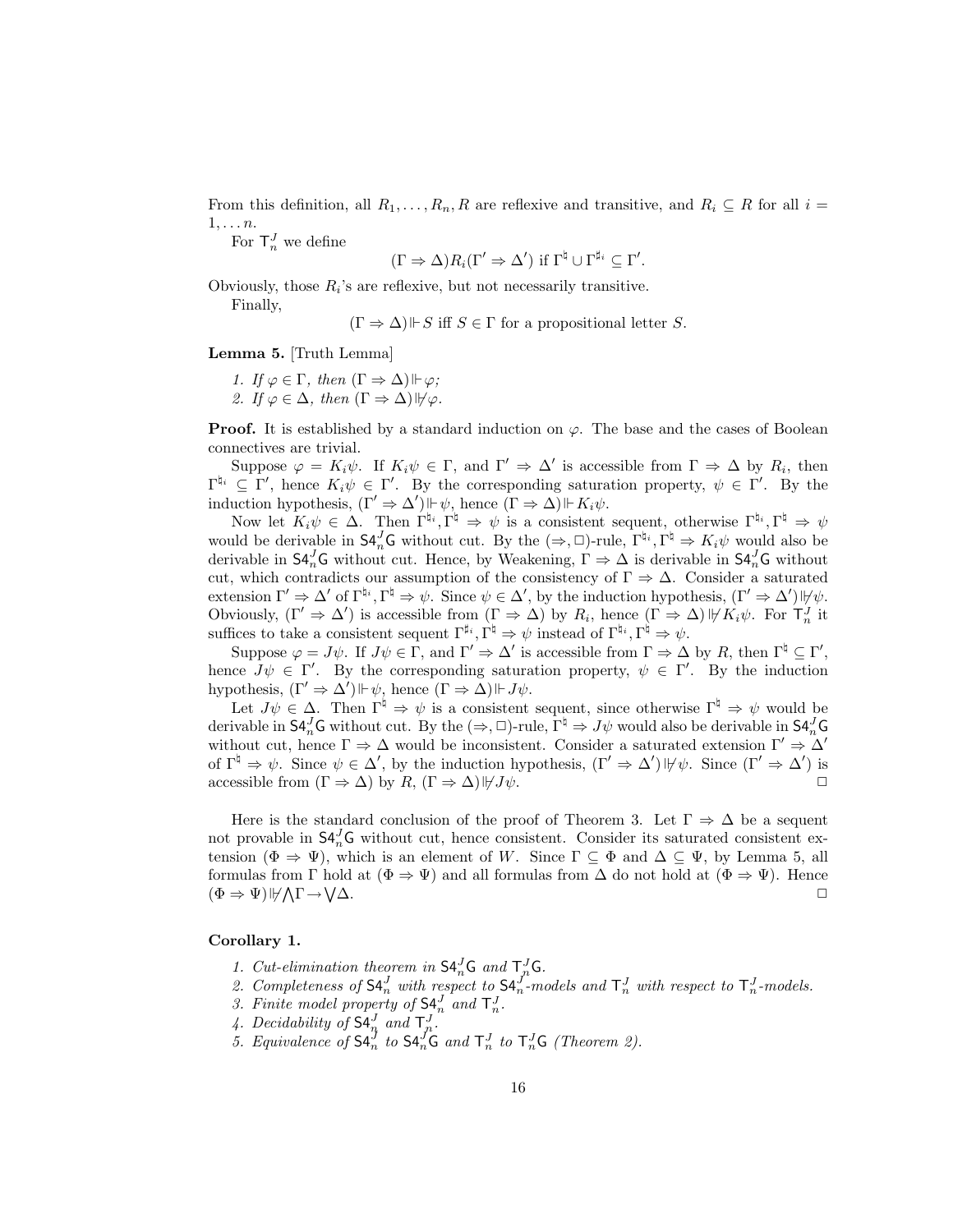Now we are ready to show that  $\mathsf{T}_n^J$  and  $\mathsf{S4}_n^J$  are exactly the forgetful projections of  $\mathsf{T}_n\mathsf{LP}$ and  $\mathsf{S4}_n\mathsf{LP}$  respectively, defined by a translation ( )° which maps  $t:\varphi$  to  $J\varphi$  and commutes with all other connectives.

#### Theorem 4.

$$
(\mathsf{T}_n \mathsf{LP})^o \subseteq \mathsf{T}_n^J \quad and \quad (\mathsf{S4}_n \mathsf{LP})^o \subseteq \mathsf{S4}_n^J.
$$

**Proof.** A straightforward induction on derivations in  $T_n\mathsf{LP}$  and  $\mathsf{S4}_n\mathsf{LP}$ . It suffices to observe that the forgetful translations of all axioms and rules of  $T_n\mathsf{LP}$  and  $\mathsf{S4}_n\mathsf{LP}$  are  $T_n^J$ - and  $S4_n^J$ -compliant, respectively.

The converse claim that  $\mathsf{T}^J_n \subseteq (\mathsf{T}_n \mathsf{LP})^o$  and  $\mathsf{S4}^J_n \subseteq (\mathsf{S4}_n \mathsf{LP})^o$ , is a much trickier *Realization* Theorem.

**Theorem 5.** [Realization Theorem] There is an algorithm that given a  $\mathsf{T}_n^J$ -derivation  $(\mathsf{S4}_n^J$ derivation) of a formula  $\varphi$ , retrieves a  $T_n L P$ -derivation (S4<sub>n</sub>LP-derivation) of a formula  $\psi$ such that  $(\psi)^o = \varphi$ .

**Proof.** First, find a cut-free proof of a given formula in  $\mathsf{S4}_n^J(\mathsf{T}_n^J\mathsf{G})$ . Then run the realizability algorithm from [Artemov, 2001], Theorem 9.4, to retrieve evidence terms at every occurrence of the modality  $J$  in this derivation. Here is a brief exposition of how the realization algorithm works. We consider  $\mathsf{S4}_n^J$  only; the case of  $\mathsf{T}_n^J$  is quite similar.

We call a realization  $r$  of modality  $J$  in a given formula or sequent normal if all negative occurrences of J are realized by proof variables.

where will speak about a sequent's  $\Gamma \Rightarrow \Delta$  being derivable in  $\mathsf{S4}_n^J$  meaning  $\mathsf{S4}_n^J \vdash \bigwedge \Gamma \rightarrow \bigvee \Delta_j$ or, equivalently,  $S4_n^J G \vdash \Gamma \Rightarrow \Delta$ . Moreover, since  $S4_n^J$  enjoys the deduction theorem,  $S4_n^J$  derives  $\Gamma \Rightarrow \varphi$  iff  $\Gamma \vdash \varphi$  in  $S4_n^J$  iff  $S4_n^J G \vdash \Gamma \Rightarrow \varphi$ .

Consider a cut-free derivation  $T$  of a sequent  $\Rightarrow \varphi$  in  $\mathsf{S4}_n^J\mathsf{G}$ . It suffices now to construct a normal realization r such that  $SA_nLP \vdash \bigwedge \Gamma^r \to \bigvee \Delta^r$  for any sequent  $\Gamma \Rightarrow \Delta$  in T. Note that in T, the rules respect polarities; all occurrences of J introduced by  $(\Rightarrow, \Box)$  are positive, and all negative occurrences are introduced by  $(\square, \Rightarrow)$  or by Weakening. Occurrences of J are related if they occur in related formulas of premises and conclusions of rules; we extend this relationship by transitivity. All occurrences of  $J$  in  $\mathcal T$  are naturally split into disjoint families of related ones. We call a family *essential* if it contains at least one instance of the  $(\Rightarrow, J)$  rule where the modality J of this family has been introduced.

The desired r will be constructed by steps  $1 - 3$  described below. We reserve a sufficiently large set of proof variables as provisional variables.

Step 1. For every negative family and nonessential positive family, we replace all occurrences of  $J\phi$  by "x: $\phi$ " for a fresh proof variable x.

Step 2. Pick an essential family f, enumerate all the occurrences of rules  $(\Rightarrow, J)$  which introduce the modality J of this family. Let  $n_f$  be the total number of such rules for the family  $f$ . Replace all boxes of the family  $f$  by the polynomial

$$
v_1+\ldots+v_{n_f},
$$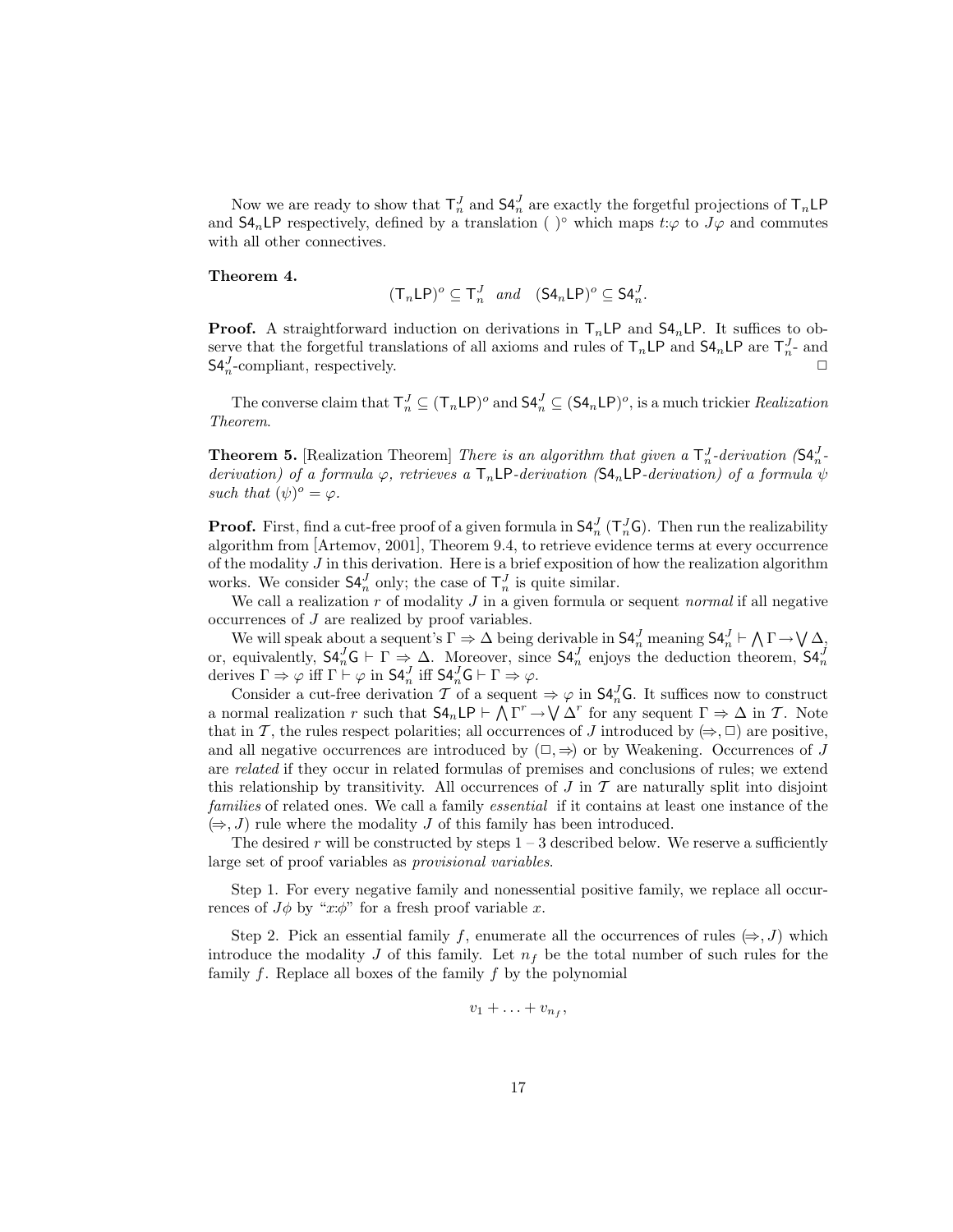where  $v_i$ 's are fresh provisional variables. The resulting tree  $\mathcal{T}'$  is labelled by  $\mathsf{S4}_n\mathsf{LP}\text{-formulas}$ , since all occurrences of the kind  $J\phi$  in T are replaced by  $t:\phi$  for corresponding proof polynomials t.

Step 3. Replace the provisional variables by proof polynomials as follows. Proceed from the leaves of the tree to its root. By induction on the depth of a node in  $\mathcal{T}'$  we establish that after the process passes a node, the sequent assigned to this node becomes derivable in  $\mathsf{S4}_n\mathsf{LP}$ . The axioms  $S \Rightarrow S$  and  $\bot \Rightarrow$  are derivable in  $\mathsf{S4}_n\mathsf{LP}$ . For every rule other than  $(\Rightarrow, J)$ , we do not change the realization of formulas and just establish that the concluding sequent is provable in  $S4_n$  LP, given that the premises are. It is clear that every move down in the tree T' other than  $(\Rightarrow, J)$  is derivable in  $\mathsf{S4}_n \mathsf{LP}$ .

Let an occurrence of the rule  $(\Rightarrow, J)$  have number i in the numbering of all rules  $(\Rightarrow, J)$ from a given family f. The corresponding node in  $\mathcal{T}'$  is labelled by

$$
y_1:B_1,\ldots,y_k:B_k \Rightarrow B
$$
  

$$
y_1:B_1,\ldots,y_k:B_k \Rightarrow (u_1+\ldots+u_{n_f}):B,
$$

where  $y_1, \ldots, y_k$  are proof variables,  $u_1, \ldots, u_{n_f}$  are proof polynomials, and  $u_i$  is a provisional variable. By the induction hypothesis, the premise sequent  $y_1:B_1,\ldots,y_k:B_k \Rightarrow B$  is derivable in  $\mathsf{S4}_n\mathsf{LP}$ . By the Lifting Lemma (Proposition 2), construct a proof polynomial  $t(y_1, \ldots, y_k)$ such that

$$
\mathsf{S4}_n\mathsf{LP}\vdash y_1\mathpunct{:}B_1,\ldots,y_k\mathpunct{:}B_k\Rightarrow t(y_1,\ldots,y_k)\mathpunct{:}B.
$$

Since

$$
S4_nLP \vdash t:B \to (u_1 + \ldots + u_{i-1} + t + u_{i+1} + \ldots + u_{n_f}):B
$$

we have

$$
S4_n \mathsf{LP} \vdash y_1 : B_1, \ldots, y_k : B_k \Rightarrow (u_1 + \ldots + u_{i-1} + t + u_{i+1} + \ldots + u_{n_f}) : B.
$$

Now substitute  $t(y_1, \ldots, y_k)$  for  $u_i$  everywhere in  $\mathcal{T}'$  (and the corresponding constant specification  $\mathcal{CS}$ ).

Note that  $t(y_1, \ldots, y_k)$  has no provisional variables, and that there is one less provisional variable (namely  $u_i$ ) in T'. The conclusion of the given rule  $(\Rightarrow, J)$  becomes derivable in  $S4<sub>n</sub>LP$ , and the induction step is complete.

Eventually, we substitute polynomials of non-provisional variables for all provisional variables in  $\mathcal{T}'$  and establish that the root sequent of  $\mathcal{T}'$  is derivable in  $\mathsf{S}4_n\mathsf{LP}$ . The realization r built by this procedure is normal.  $\square$ 

Note that the current version of the realization algorithm can produce proof polynomials which are exponential in the size of the original cut-free derivation in  $\mathsf{S4}_{n}^{J}$  G. A more efficient realization algorithm has been described in [Brezhnev and Kuznets, 2005], where the realizing proof polynomials are quadratic in the size of the original cut-free derivation in  $\mathsf{S4}_{n}^{J} \mathsf{G}$ .

The case of  $\mathsf{S5}_n^J$  needs a separate treatment.

**Definition 7.**  $S5_n^J$ -models are the models from Definition 5 with reflexive, transitive, and symmetric relations  $R_1, \ldots, R_n$ .

**Theorem 6.**  $55_n^J$  is sound and complete with respect to  $55_n^J$ -models.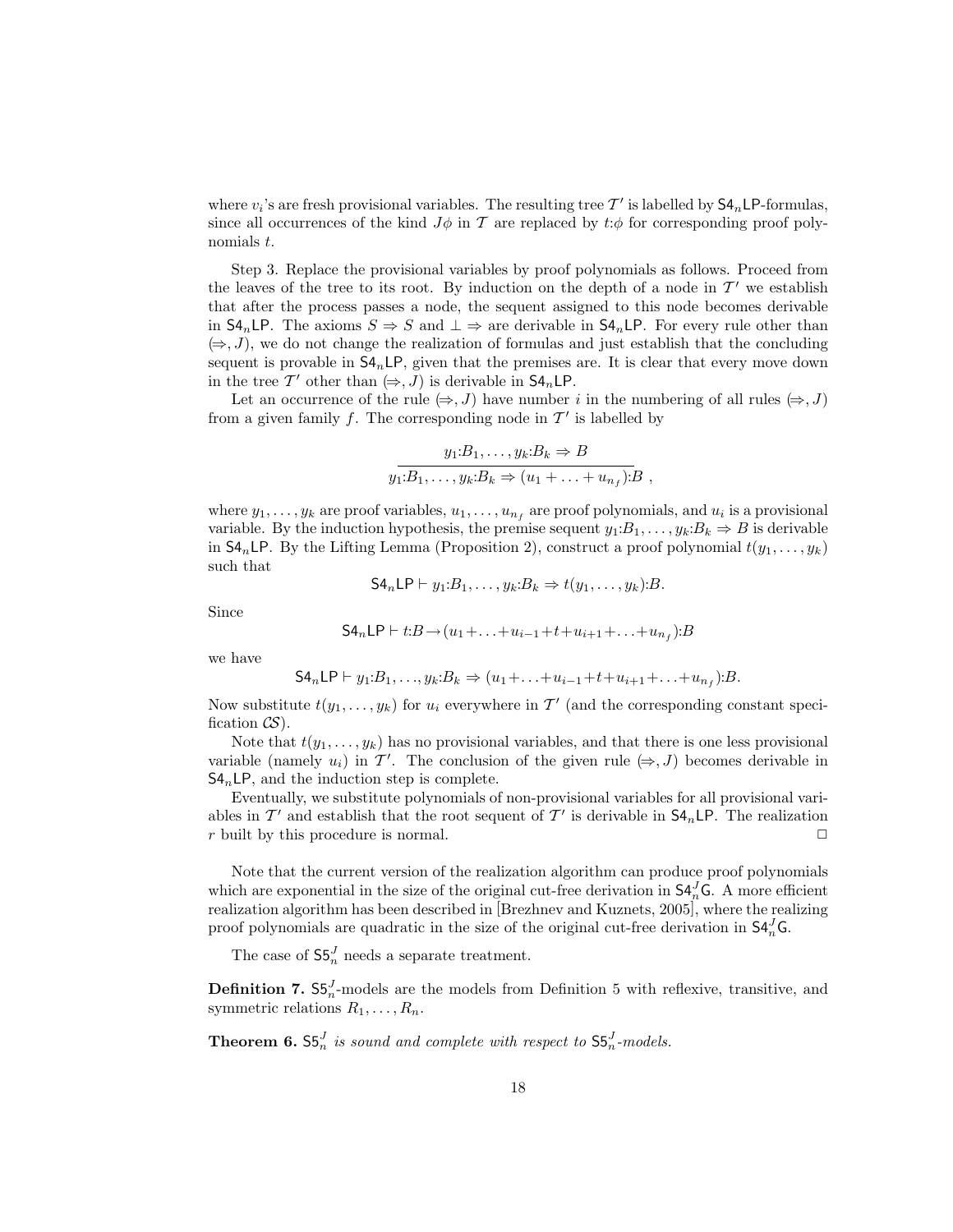**Proof.** The soundness part is straightforward. In particular,  $J\varphi \to K_i\varphi$  is trivially guaranteed by  $R_i \subseteq R$ .

The completeness part is done by the standard maximal consistent set construction. A set Γ is consistent if for any finite  $\Delta \subseteq \Gamma$ ,  $55^J_{n}$   $\neg$   $(\wedge \Delta)$ . W is a collection of all maximal consistent sets,  $\Gamma R_i \Delta$  iff  $\Gamma^{\sharp_i} \subseteq \Delta$ ,  $\Gamma R \Delta$  iff  $\Gamma^{\sharp} \subseteq \Delta$ , where  $\Gamma^{\sharp} = {\varphi \mid J\varphi \in \Gamma}$ . All  $R_i$ and R are reflexive and transitive. Let us check the inclusions  $R_i \subseteq R$ . Suppose  $\Gamma R_i \Delta$  and  $J\varphi \in \Gamma$ . Since  $S5_n^J \vdash J\varphi \to K_iJ\varphi$ ,  $J\varphi \to K_iJ\varphi \in \Gamma$  and  $K_iJ\varphi \in \Gamma$ , hence  $J\varphi \in \Delta$  and  $\varphi \in \Delta$ . Therefore ΓR∆.

Moreover, each of  $R_i$ ,  $i = 1, ..., n$  is symmetric (hence each is an equivalence relation). Indeed, let  $\Gamma R_i\Delta$  and  $K_i\varphi\in\Delta$ . It suffices to show that  $K_i\varphi\in\Gamma$  (hence  $\varphi\in\Gamma$ ). Suppose  $K_i\varphi \notin \Gamma$ . Then  $\neg K_i\varphi \in \Gamma$ . By S5-axiom  $\neg K_i\varphi \rightarrow K_i\neg K_i\varphi$ ,  $K_i\neg K_i\varphi \in \Gamma$ . Since  $\Gamma^{\sharp_i} \subseteq \Delta$ ,  $\neg K_i\varphi \in \Delta$  as well, a contradiction.

As usual,  $\Gamma \Vdash S$  iff  $S \in \Gamma$  for any sentence variable S. We have shown that the resulting construction  $(W, R_1, \ldots, R_n, R, \Vdash)$  is an  $\mathsf{S5}_n^J$ -model.

The Truth Lemma says that for any formula  $\varphi$ 

 $\Gamma \Vdash \varphi$  iff  $\varphi \in \Gamma$ .

The proof follows from a standard induction on  $\varphi$ . Let us check the case when  $\varphi = J\psi$ . If  $J\psi \in \Gamma$ , then  $\psi \in \Delta$  for all  $\Delta$  such that  $\Gamma R\Delta$ . By the induction hypothesis,  $\Delta \Vdash \psi$  for all  $\Delta$ such that ΓRΔ. Hence Γ  $\Vdash J\psi$ . If  $J\psi \notin \Gamma$ , then  $\Gamma^{\sharp} \cup {\neg \psi}$  is a consistent set. Otherwise, for some finite subset  $\Theta$  of  $\Gamma$ ,  $\Theta^{\sharp} \vdash \psi$  and, by modal logic rules,  $\Theta \vdash J\psi$ , hence  $J\psi \in \Gamma$ , a contradiction. Take a maximal consistent set  $\Delta$  containing  $\Gamma^{\sharp} \cup {\neg \psi}$ . Apparently,  $\psi \notin \Delta$ , hence by the induction hypothesis,  $\Delta \psi \psi$  and  $\Gamma \psi J \psi$ .

Theorem 6 now follows immediately.  $\Box$ 

**Theorem 7.**  $S5_n^J$  is the forgetful projection of  $S5_nLP$ , i.e.,  $(S5_nLP)^o = S5_n^J$ .

**Proof.** Again, the proof of  $(55<sub>n</sub>LP)<sup>o</sup> \subseteq 55<sub>n</sub><sup>J</sup>$  is given by a straightforward induction on derivations in  $S5<sub>n</sub>LP$ .

The existence of an  $55<sub>n</sub>LP$ -realization of any theorems of  $55<sub>n</sub><sup>J</sup>$  can be established semantically by methods developed in [Fitting, 2005]. The main ingredients of Fitting's semantical realizability proof are the Fully Explanatory property of  $S_{5n}LP$ -models with full constant specifications (Proposition 5) and the Compactness property (Proposition 4).

**Definition 8.** By  $55<sub>n</sub>LP<sup>-</sup>$  we mean a system  $55<sub>n</sub>LP$  in a language without '+' and without axioms E3. Models of  $S5<sub>n</sub>LP<sup>-</sup>$  are the same as for  $S5<sub>n</sub>LP$  except that the evidence function is not required to satisfy the Sum condition. We may assume that  $S5<sub>n</sub>LP$ -models and  $S5<sub>n</sub>LP$ <sup>-</sup>models are also models for  $\mathsf{S5}_n^J$  with R being an accessibility relation for the modality J.

Note that such features as internalization and the Fully Explanatory property of the canonical model hold for  $S5<sub>n</sub>$ LP<sup>-</sup> and  $S5<sub>n</sub>$ LP<sup>-</sup>-models as well.

Assume an  $\mathsf{S5}_{n}^{J}$ -formula  $\varphi$  is fixed for the rest of the proof of Theorem 7. By "subformula of  $\varphi$ " we will mean an "occurrence of a subformula of  $\varphi$ ."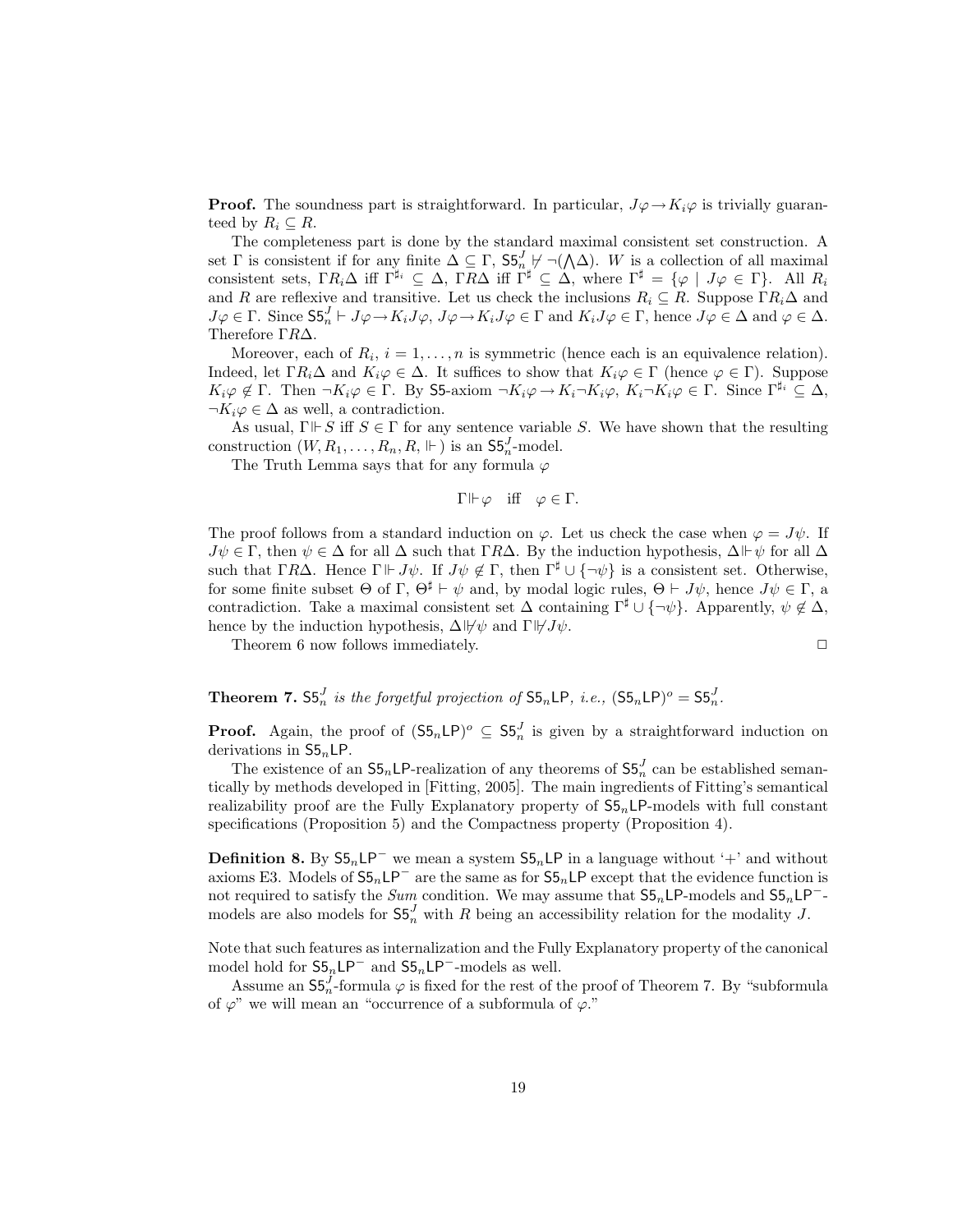**Definition 9.** Let A be any assignment of proof variables to subformulas of  $\varphi$  of the form  $J\phi$  that are in a negative position. We define two mappings  $w_A$  and  $v_A$  of subformulas of  $\varphi$ to sets of formulas of  $S5<sub>n</sub>LP$  and  $S5<sub>n</sub>LP<sup>-</sup>$ , respectively.

- 1. If P is an atomic formula (including  $\perp$ ), then  $w_A(P) = v_A(P) = \{P\}.$
- 2.  $w_A(X \to Y) = \{X' \to Y' \mid X' \in w_A(X) \text{ and } Y' \in w_A(Y)\}.$  $v_A(X \to Y) = \{X' \to Y' \mid X' \in v_A(X) \text{ and } Y' \in v_A(Y)\}.$
- 3. If  $K_i X$  is a negative subformula of  $\varphi$ , then  $w_A(K_i X) = \{K_i X' \mid X' \in w_A(X)\},\$  $v_A(K_i X) = \{K_i X' \mid X' \in v_A(X)\}.$
- 4. If  $K_i X$  is a positive subformula of  $\varphi$ , then  $w_A(K_i X) = \{K_i X' \mid X' \in w_A(X)\},\$  $v_A(K_iX) = \{K_i(X_1 \vee \ldots \vee X_k) \mid X_1, \ldots, X_k \in v_A(X)\}.$
- 5. If  $JX$  is a negative subformula of  $\varphi$ , then  $w_A(JX) = \{x:X' \mid A(JX) = x \text{ and } X' \in w_A(X)\},\$  $v_A(JX) = \{x:X' \mid A(JX) = x \text{ and } X' \in v_A(X)\}.$
- 6. If  $JX$  is a positive subformula of  $\varphi$ , then  $w_A(JX) = \{t:X' \mid X' \in w_A(X) \text{ and } t \text{ is any proof polynomial}\},\$  $v_A(JX) = \{t: (X_1 \vee \ldots \vee X_k) \mid X_1, \ldots, X_k \in v_A(X) \text{ and } t \text{ is any proof polynomial}\}.$

By  $\neg v_A(X)$  we mean  $\{\neg X' \mid X' \in v_A(X)\}\$  (which has nothing to do with  $v_A(\neg X)$ ).

**Lemma 6.** Let CS be a full constant specification of  $S5<sub>n</sub>LP<sup>-</sup>$  and M be a canonical model for  $S5<sub>n</sub>LP^-$  that meets CS. Then for each world  $\Gamma$  of the model:

1. If  $\psi$  is a positive subformula of  $\varphi$  then  $\Gamma \Vdash \neg v_A(\psi)$  yields  $\Gamma \Vdash \neg \psi$ .

2. If  $\psi$  is a negative subformula of  $\varphi$  then  $\Gamma \Vdash v_A(\psi)$  yields  $\Gamma \Vdash \psi$ .

**Proof.** Induction on  $\psi$ . The atomic case as well as the cases of Boolean connectives are straightforward (cf. Proposition 7.7 in [Fitting, 2005]).

Suppose  $\psi$  is  $K_i X$ ,  $\psi$  is a positive subformula of  $\varphi$ ,  $\Gamma \vdash \neg v_A(K_i X)$ , and the result is known for X (which also occurs positively in  $\varphi$ ). We show that  $\Gamma^{\sharp_i} \cup \neg v_A(X)$  is consistent. Indeed, otherwise in  $\Gamma^{\sharp_i} \vdash X_1 \vee \ldots \vee X_k$  for some  $X_1, \ldots, X_k \in v_A(X)$ . By the  $K_i$ -necessitation rule,  $\Gamma \vdash K_i(X_1 \vee \ldots \vee X_k)$ . Hence  $\Gamma \Vdash K_i(X_1 \vee \ldots \vee X_k)$ , which is impossible since  $K_i(X_1 \vee \ldots \vee X_k) \in v_A(K_i X)$ . Now, extend  $\Gamma^{\sharp_i} \cup \neg v_A(X)$  to a maximal consistent  $\Delta$ , which is therefore a world in M accessible from  $\Gamma$  by  $R_i$ . Since  $\neg v_A(X) \subseteq \Delta$ ,  $\Delta \Vdash \neg v_A(X)$ . By the induction hypothesis,  $\Delta \Vdash \neg X$ . Therefore,  $\Gamma \Vdash \neg K_iX$ .

Suppose  $\psi$  is  $K_iX$ ,  $\psi$  is a negative subformula of  $\varphi$ ,  $\Gamma \vdash v_A(K_iX)$ , and the result is known for X (which also occurs negatively in  $\varphi$ ). In particular,  $\Gamma \Vdash K_iX'$ , for each  $X' \in v_A(X)$ . Let  $\Delta$  be an arbitrary world such that  $\Gamma R_i \Delta$ . Then  $\Delta \Vdash X'$ , hence  $\Delta \Vdash v_A(X)$ . By the induction hypothesis,  $\Delta \Vdash X$ . Therefore  $\Gamma \Vdash K_iX$ .

Suppose  $\psi$  is  $JX$ ,  $\psi$  is a positive subformula of  $\varphi$ ,  $\Gamma \Vdash \neg v_A(JX)$ , and the result is known for X (which also occurs positively in  $\varphi$ ). We show that  $\Gamma^{\flat} \cup \neg v_A(X)$  is consistent. Indeed, otherwise, by compactness,  $\{Y_1, \ldots, Y_m, \neg X_1, \ldots, \neg X_k\}$  is inconsistent for some  $Y_1, \ldots, Y_m \in$  $\Gamma^{\flat}$  and  $X_1, \ldots, X_k \in v_A(X)$ . This means that

 $\mathsf{S5}_n\mathsf{LP}^- \vdash Y_1 \rightarrow (Y_2 \rightarrow \ldots \rightarrow (Y_m \rightarrow X_1 \vee \ldots \vee X_k) \ldots)$ .

By internalization, there is a proof polynomial s such that

$$
\mathsf{S5}_n\mathsf{LP}^- \vdash s:[Y_1 \to (Y_2 \to \ldots \to (Y_m \to X_1 \lor \ldots \lor X_k) \ldots)] .
$$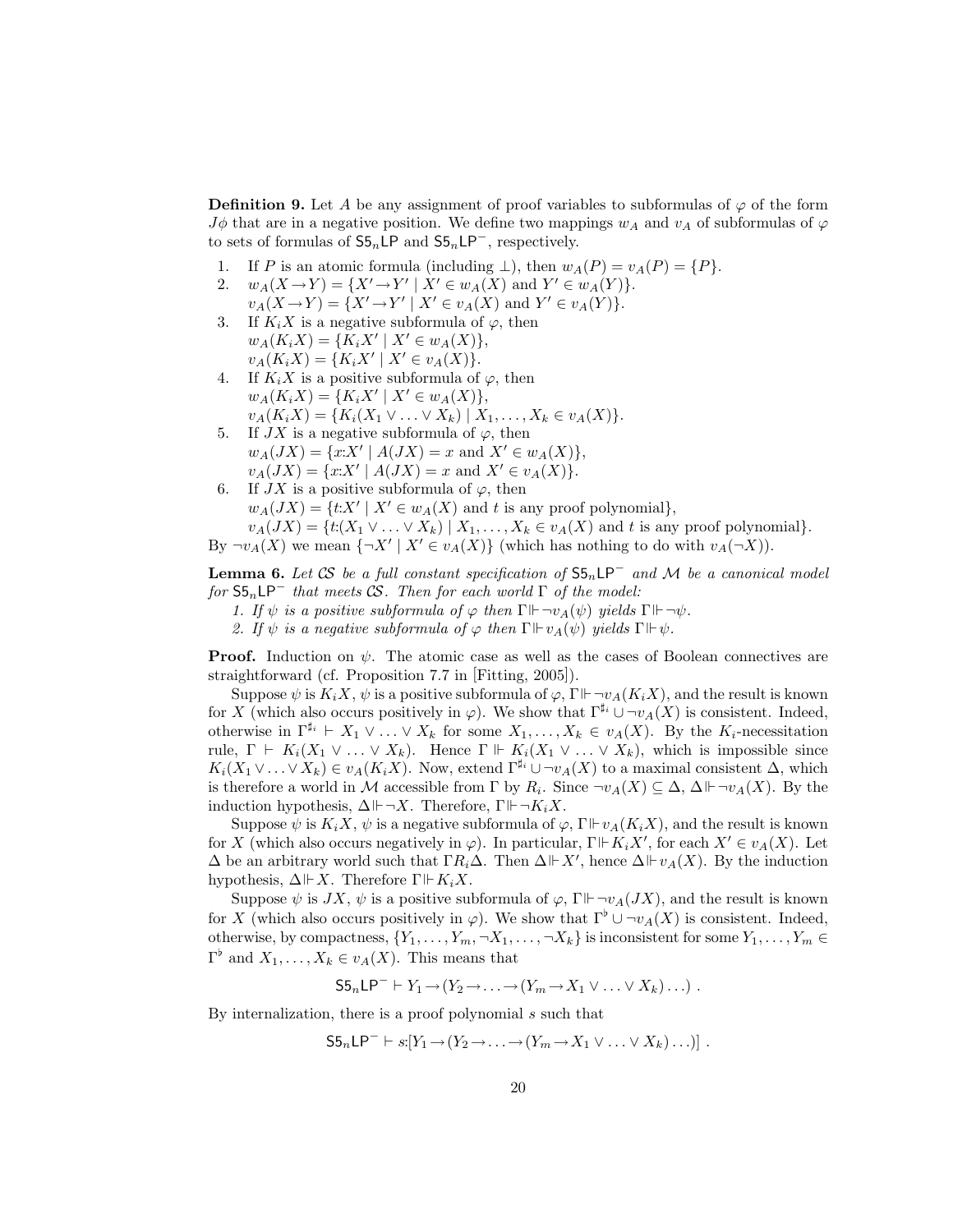Consider proof polynomials  $t_1, t_2, \ldots, t_m$  such that  $t_1:Y_1, t_2:Y_2, \ldots, t_m:Y_m \in \Gamma$ . By E1 and propositional reasoning,

$$
\mathsf{S5}_n\mathsf{LP}^- \vdash t_1:Y_1 \wedge t_2:Y_2 \wedge \ldots \wedge t_m:Y_m \to (st_1t_2 \ldots t_m):[X_1 \vee \ldots \vee X_k].
$$

Therefore

$$
\Gamma \Vdash (st_1t_2 \ldots t_m): [X_1 \vee \ldots \vee X_k],
$$

which is impossible since  $(st_1t_2...t_m): [X_1 \vee ... \vee X_k] \in v_A(JX)$ .

Let  $\Delta$  be a maximal consistent extension of  $\Gamma^{\flat} \cup \neg v_A(X)$ . Obviously,  $\Gamma R\Delta$  and  $\Delta \Vdash$  $\neg v_A(X)$ . By the induction hypothesis,  $\Delta \Vdash \neg X$ , hence  $\Gamma \Vdash \neg JX$ .

Suppose  $\psi$  is JX,  $\psi$  is a negative subformula of  $\varphi$ ,  $\Gamma \Vdash v_A(JX)$ , and the result is known for X (which also occurs negatively in  $\varphi$ ). Let X' be an arbitrary element of  $v_A(X)$ . Then  $\Gamma \Vdash x:X'$ , where x is a proof variable assigned to this occurrence JX by the mapping A. For any world  $\Delta$  such that  $\Gamma R\Delta$ ,  $\Delta \Vdash X'$ . By the induction hypothesis,  $\Delta \Vdash X$ . Therefore  $\Gamma\mathrel{\vdash} JX.$ 

Now suppose  $S5_n^J \vdash \varphi$  but  $S5_n \mathsf{LP}^- \not\vdash (\varphi_1 \vee \ldots \vee \varphi_m)$  for all  $\varphi_1, \ldots \varphi_m \in v_A(\varphi)$  with a given full constant specification  $\mathcal{CS}$ . Then every finite subset of  $\neg v_A(\varphi)$  is satisfiable. By compactness (Proposition 4) adapted to  $S5<sub>n</sub>LP<sup>-</sup>$ , there is a world Γ in the canonical model for  $S5_n \mathsf{LP}^-$  with  $\mathcal{CS}$  such that  $\Gamma \Vdash \neg v_A(\varphi)$ . By Lemma 6,  $\Gamma \Vdash \neg \varphi$ . Therefore, since  $\mathsf{S5}_n^J \vdash \varphi$ , there are  $\varphi_1, \ldots \varphi_m \in v_A(\varphi)$  such that  $\mathsf{S5}_n\mathsf{LP}^- \vdash (\varphi_1 \vee \ldots \vee \varphi_m)$ .

**Lemma 7.** For every subformula  $\psi$  of  $\varphi$  and each  $\psi_1, \dots, \psi_m \in v_A(\psi)$ , there is a substitution  $\sigma$  of proof polynomials for proof variables and a formula  $\psi' \in w_A(\psi)$  such that:

- 1. If  $\psi$  is a positive subformula of  $\varphi$ ,  $\mathsf{S5}_n \mathsf{LP} \vdash (\psi_1 \vee \ldots \vee \psi_m) \sigma \rightarrow \psi'.$
- 2. If  $\psi$  is a negative subformula of  $\varphi$ ,  $\mathsf{S5}_n \mathsf{LP} \vdash \psi' \rightarrow (\psi_1 \wedge \ldots \wedge \psi_m) \sigma$ .

Proof. We use the fact that proof variables assigned to different (occurrences of) subformulas  $J\psi$  in  $\varphi$  are all different.

Induction on  $\psi$ . Again, the atomic case as well as the cases of Boolean connectives are straightforward (cf. Proposition 7.8 in [Fitting, 2005]).

Suppose  $\psi$  is  $K_i X$ ,  $\psi$  is a positive subformula of  $\varphi$ , and the result is known for X (which also occurs positively in  $\varphi$ ). Let  $K_iD_1, \ldots, K_iD_m \in v_A(K_iX)$ . Those  $D_1, \ldots, D_m$  are disjunctions of formulas from  $v_A(X)$ . By the induction hypothesis, there is a substitution  $\sigma$  and  $X' \in w_A(X)$  such that  $\mathsf{S5}_n \mathsf{LP} \vdash (D_1 \vee \ldots \vee D_m)\sigma \to X'$ . Consequently, for each  $j = 1, \ldots, m$ ,  $S5_n \mathsf{LP} \vdash D_j \sigma \to X'$ . By necessitation,  $S5_n \mathsf{LP} \vdash K_i(D_j \sigma \to X')$ , hence  $S5_n \textsf{LP} \vdash K_i D_j \sigma \rightarrow K_i X'$ . Therefore,

$$
S5_n\mathsf{LP}\vdash (K_iD_1\vee\ldots\vee K_iD_m)\sigma\to K_iX'.
$$

Suppose  $\psi$  is  $K_i X$ ,  $\psi$  is a negative subformula of  $\varphi$ , and the result is known for X (which also occurs negatively in  $\varphi$ ). Let  $K_iX_1,\ldots,K_iX_m \in v_A(K_iX)$ . By the induction hypothesis, there is a substitution  $\sigma$  and  $X' \in w_A(X)$  such that  $S5_n\mathsf{LP} \vdash X' \to (X_1 \land \ldots \land X_m)\sigma$ . By necessitation,  $S5_n\mathsf{LP}\vdash K_iX'\to K_i(X_1\wedge\ldots\wedge X_m)\sigma$ . Since  $K_i$  commutes with  $\sigma$  and  $\wedge$ ,  $S5_n\mathsf{LP} \vdash K_iX' \rightarrow (K_iX_1 \land \ldots \land K_iX_m)\sigma.$ 

Suppose  $\psi$  is  $JX$ ,  $\psi$  is a positive subformula of  $\varphi$ , and the result is known for X (which also occurs positively in  $\varphi$ ). In this case  $\psi_1, \dots, \psi_m \in v_A(\psi)$  are of the form  $t_1: D_1, \dots, t_m$ :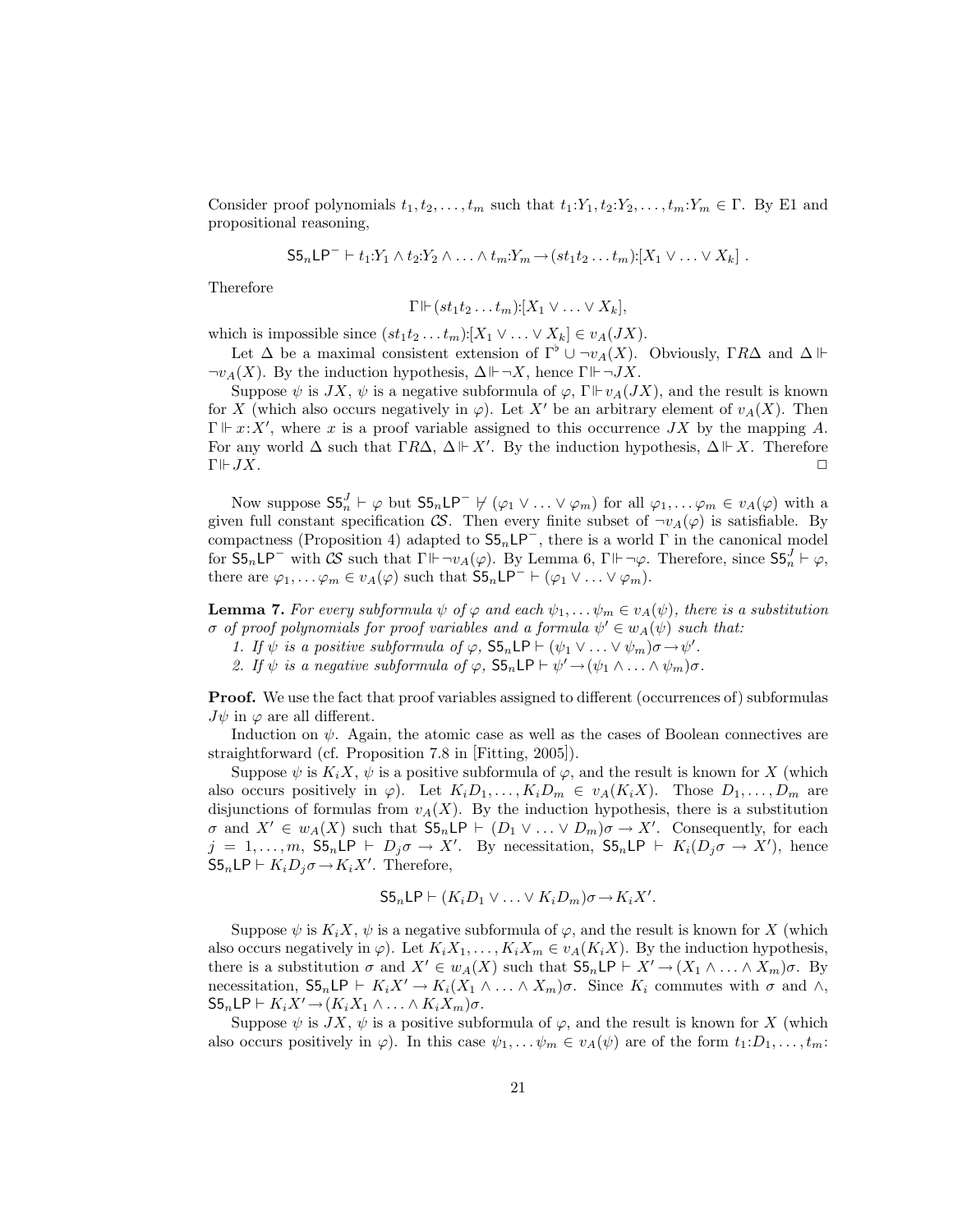$D_m$ , where each of  $D_1, \ldots, D_m$  is a disjunction of formulas from  $v_A(X)$ . By the induction hypothesis, there is a substitution  $\sigma$  and  $X' \in w_A(X)$  such that

$$
S5_n\mathsf{LP} \vdash (D_1 \vee \ldots \vee D_m)\sigma \rightarrow X'.
$$

Consequently, for each  $j = 1, ..., m$ ,  $S5_n \text{LP} \vdash D_j \sigma \rightarrow X'$ . By internalization, there is a proof polynomial  $s_j$  such that  $\mathsf{S5}_n \mathsf{LP} \vdash s_j : (D_j \sigma \to X')$ . Then  $\mathsf{S5}_n \mathsf{LP} \vdash (t_j : D_j) \sigma \to (s_j \cdot t_j \sigma) : X'$ . Set  $t = (s_1 \cdot t_1 \sigma) + \ldots + (s_m \cdot t_m \sigma)$ . We have  $\mathsf{S5}_n \mathsf{LP} \vdash (t_j \cdot D_j) \sigma \rightarrow t : X'$ , and hence

$$
S5nLP \vdash (t_1 : D_1 \vee \ldots \vee t_m : D_m) \sigma \rightarrow t : X'.
$$

Suppose  $\psi$  is  $JX$ ,  $\psi$  is a negative subformula of  $\varphi$ , and the result is known for X (which also occurs negatively in  $\varphi$ ). In this case  $\psi_1, \ldots, \psi_m \in v_A(\psi)$  are of the form  $x:X_1, \ldots, x:X_m$ , where each of  $X_1, \ldots, X_m$  is from  $v_A(X)$ . By the induction hypothesis, there is a substitution  $\sigma$  and  $X' \in w_A(X)$  such that  $\mathsf{S5}_n\mathsf{LP} \vdash X' \to (X_1 \land \ldots \land X_m)\sigma$ . Since the variable x is not assigned by A to any of subformulas of X, we may assume that x is not in the domain of  $\sigma$ . From the above, it follows that  $S5_nLP \vdash X' \to X_j\sigma$ . By internalization,  $S5_n\mathsf{LP} \vdash t_j:(X' \to X_j\sigma)$  for some proof polynomial  $t_j$ . Therefore,  $S5_n\mathsf{LP} \vdash s:(X' \to X_j\sigma)$  for  $s = t_1 + \ldots + t_m$ . Furthermore,  $\mathsf{S5}_n \mathsf{LP} \vdash x: X' \to (s \cdot x): (X_j \sigma)$  for each  $j = 1, \ldots, m$ . Consider a new substitution  $\sigma' = \sigma \cup \{x/(s \cdot x)\}\$ . Obviously,  $\mathsf{S5}_n \mathsf{LP} \vdash x : X' \to (x : X_1 \wedge \ldots \wedge x : X_m) \sigma'$ , which completes the proof of Lemma 7.  $\Box$ 

To conclude the proof of Theorem 7, assume that  $\mathsf{S5}_n^J \vdash \varphi$ . Then there are  $\varphi_1, \ldots, \varphi_m \in \mathsf{S}$  $v_A(\varphi)$  such that  $S5_n\mathsf{LP}^- \vdash \varphi_1 \vee \ldots \vee \varphi_m$ . By Lemma 7, there is a substitution  $\sigma$  and  $\varphi' \in w_A(\varphi)$  such that  $S5_n \mathsf{LP} \vdash (\varphi_1 \vee \ldots \vee \varphi_m) \sigma \to \varphi'$ . Since  $S5_n \mathsf{LP}$  is closed under substitution,  $S5_n \textsf{LP} \vdash \varphi'$ . ✷

Theorem 7 yields an algorithm that given  $S5_n^J$ -theorem  $\varphi$ , retrieves a  $S5_nLP$ -theorem  $\psi$ such that  $(\psi)^o = \varphi$ . Indeed, arrange an enumeration of all  $\mathsf{S5}_n$  LP-realizations of  $\varphi$  and their proof searches in  $55<sub>n</sub>LP$ . By Theorem 7, this process should terminate with success. A question of finding an efficient realization algorithm for  $S5_n^J$  remains open.

The results of this section show that  $J$  may be regarded as the *forgetful version of* evidence-based knowledge. Using forgetful EBK-systems instead of the original EBK-systems makes sense, since the former are conventional multi-modal logics which are easier to work with. On the other hand, *EBK*-systems have a solid justification, which can be extended to the corresponding forgetful EBK-systems. In particular, this provides an EBK-semantics for the dummy "any fool" agent for  $S4_n^J$  from [McCarthy *et al.*, 1979].

Note that models for  $T_n \textsf{LP}$ ,  $\textsf{S4}_n \textsf{LP}$ , and  $\textsf{S5}_n \textsf{LP}$  are also models for  $T_n^J$ ,  $\textsf{S4}_n^J$ , and  $\textsf{S5}_n^J$ respectively, as well. It suffices to regard the evidence accessibility relation  $R$  in models for  $T_nLP$ ,  $\mathsf{S4}_nLP$ , and  $\mathsf{S5}_nLP$  as the accessibility relation for J.

## 7 Evidence-Based Knowledge vs. Common Knowledge

In this section, we compare evidence-based knowledge systems and common knowledge systems. First of all, we recall that the evidence part in EBK-systems can be chosen independently of the knowledge system for individual agents, whereas the common knowledge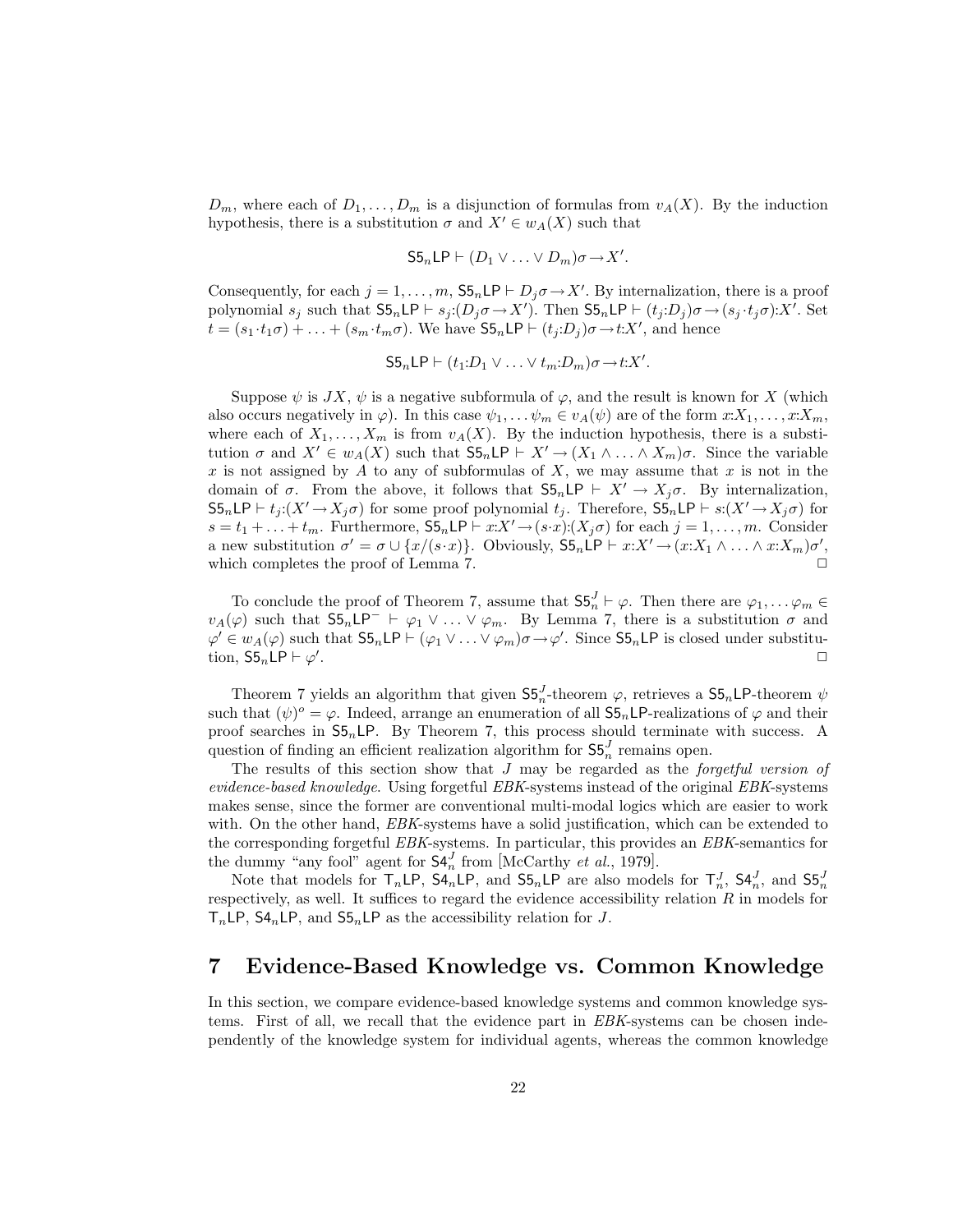operators are determined by the individual knowledge systems for the agents. Therefore, evidence-based knowledge systems cover more situations than the common knowledge systems. When both systems are present, e.g., in the case of  $\mathsf{S4}_{n}^{J}$  and  $\mathsf{S4}_{n}^{C}$ , it is fair to compare them.

Operators C and J can be compared model theoretically. Each  $\mathsf{S4}_{n}^{C}$ -model is an  $\mathsf{S4}_{n}^{J}$ model, but not the other way around, since the evidence accessibility in  $\mathsf{S4}_n^J$ -models contains (but not necessarily coincides with) the reachability on the frame  $(W, R_1, \ldots, R_n)$ . We could, however, impose a structure of an  $\mathsf{S4}_{n}^C$ -model on any  $\mathsf{S4}_{n}^J$ -model by adding the reachability relation for the operator C, which is done in a unique way for a given  $\mathsf{S4}_{n}^{J}$ -model. The resulting models M support the languages of both  $\mathsf{S4}_{n}^C$  and  $\mathsf{S4}_{n}^J$ , thus providing a reasonable context for comparing knowledge operators C and J. The logic  $\mathsf{S4}_{n}^{JC}$  is the set of tautologies in the language containing  $K_1, \ldots, K_n, J, C$ .

Proposition 8. Evidence-based knowledge is stronger than common knowledge, i.e.,

- 1.  $J\varphi \rightarrow C\varphi$  is valid;
- 2.  $C\varphi \rightarrow J\varphi$  is not valid.

Proof. 1. This obviously follows, since the common knowledge accessibility is a subset of the evidence accessibility.

2. For a counterexample, take a two-element model  $W = \{a, b\}$ ,  $R_i = \{(a, a), (a, b), (b, b)\}$ ,  $R_J = R_i \cup \{(b, a)\}.$  Then the transitive closure of all  $R_i$  will be the same  $R_i$ . Consider a forcing relation such that  $a \not\parallel S$  and  $b \not\parallel S$  for some sentence variable S. In this setup,  $b \Vdash C(S)$ , but  $b \Vdash J(S)$ .

This baby example demonstrates, however, the main model-theoretical difference between common knowledge and evidence-based knowledge: the former captures the greatest solution of the Fixed-Point common knowledge equation  $C\varphi \leftrightarrow E(\varphi \wedge C\varphi)$ , whereas the latter considers all of its solutions.

To compare valid principles of common knowledge and evidence-based knowledge, consider a syntactic transformation  $*$  that converts all occurrences of J into C.

Proposition 9. Each evidence-based principle is a common knowledge principle, i.e.,

$$
(\mathsf{S4}_n^J)^* \subseteq \mathsf{S4}_n^C,
$$

but not vice versa.

**Proof.** For  $(\mathsf{S4}_n^J)^* \subseteq \mathsf{S4}_n^C$ , it suffices to prove the \*-translations of all the axioms and rules of  $\mathsf{S4}_{n}^{J}$  in  $\mathsf{S4}_{n}^{C}$ . Let us check, for example, the necessitation rule for  $J: \mathsf{S4}_{n}^{J} \models \psi \Rightarrow \mathsf{S4}_{n}^{J} \models J\psi$ . Suppose  $\mathsf{S4}_n^C \vdash \psi^*$ , then  $\mathsf{S4}_n^C \vdash \top \rightarrow E(\psi^*)$ . Use the Induction Rule of  $\mathsf{S4}_n^C$  (cf. [Fagin *et al.*, 1995]) to conclude that  $\mathsf{S4}^{C}_{n} \vdash C\psi^*$ , i.e.,  $\mathsf{S4}^{C}_{n} \vdash (J\psi)^*$ . The remaining cases can be recovered by inspecting [Fagin et al., 1995].

To show the remaining part of the claim, consider a valid  $\mathsf{S4}^C_n$  principle<sup>4</sup>

$$
\iota_C = \varphi \wedge C(\varphi \to E\varphi) \to C\varphi,
$$

such that its J version

$$
\iota_J = \varphi \wedge J(\varphi \to E\varphi) \to J\varphi
$$

<sup>&</sup>lt;sup>4</sup>This example was offered independently by Evan Goris and Eric Pacuit.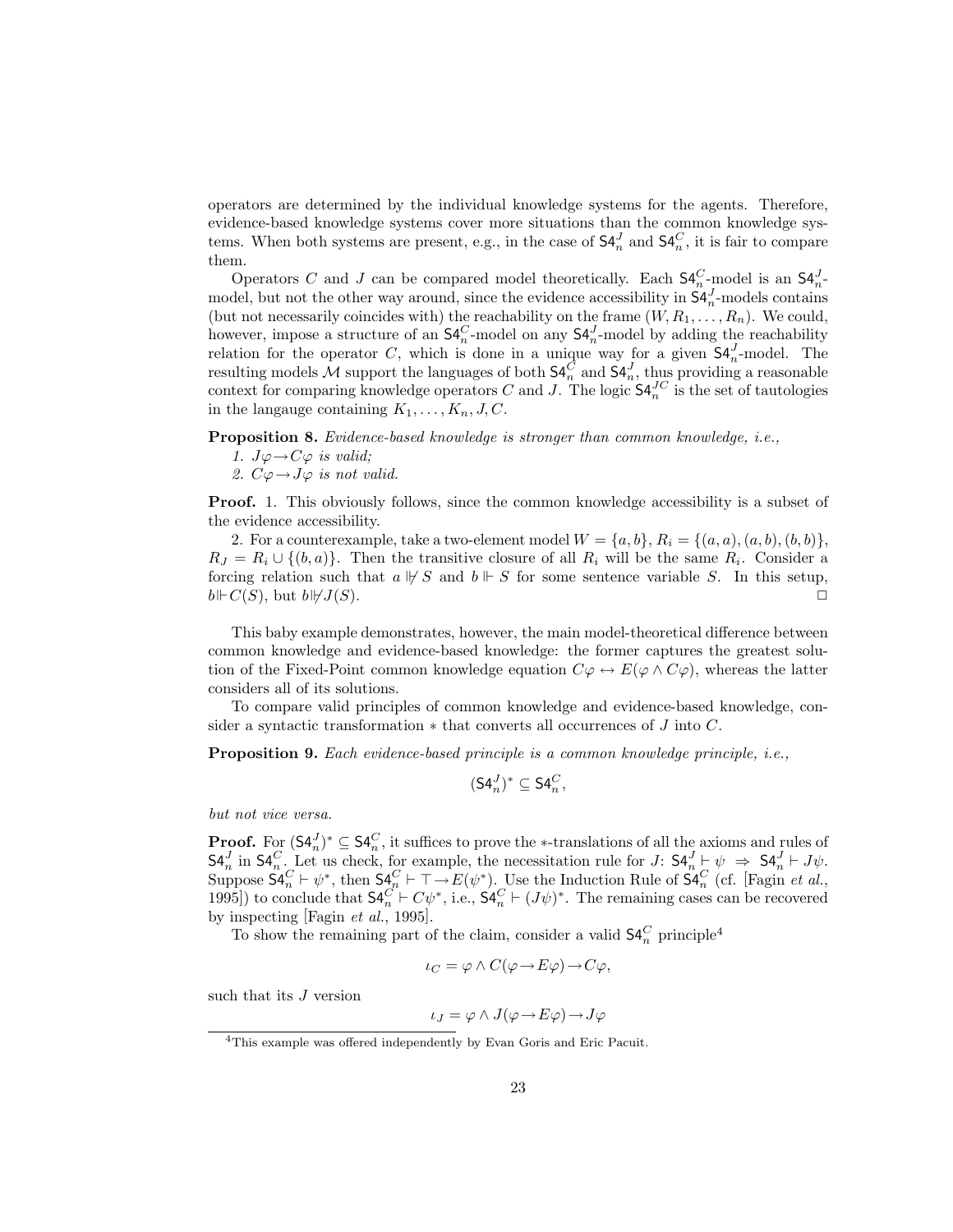is not valid for  $\mathsf{S4}_{n}^{J}$ . Indeed, consider the same model as in the proof of Proposition 9.2, and pick  $\varphi$  such that  $a \not\vdash \varphi$ , but  $b \vdash \varphi$ . Then  $b \vdash J(\varphi \rightarrow E\varphi)$ , since at each node where  $\varphi$  holds (b only),  $E\varphi$  also does (b is the only node accessible from b by agent's relations  $R_1, \ldots, R_n$ ). Hence  $b \Vdash \varphi \wedge J(\varphi \to E\varphi)$ . On the other hand,  $a \Vdash \varphi$ , bRa, hence  $b \Vdash \varphi \wedge J(\varphi \to E\varphi)$ .

## 8 Solution of the wise men puzzle

In this section, we will use evidence-based systems to give a solution to the wise men puzzle from [Fagin et al., 1995], p.12. The story goes as follows:

There are three wise men. It is common knowledge that there are three red hats and two white hats. The king puts a hat on the head of each of the three wise men, and asks them (sequentially) if they know the color of the hat on their head. The first wise man says that he does not know, the second wise man says that he does not know, then the third wise man says that he knows.

(a) What color is the third wise man's hat?

(b) Suppose the third wise man is blind and that it is common knowledge that the first two wise men can see. Can the third wise man still figure out the color of his hat?

We pick the smallest of  $EBK$  systems above,  $T_3S4$ , describe the puzzle in its language, and present a solution consisting of a formal derivation in the corresponding theory.

Let atomic propositions  $p_i$  stand for "wise man i has a red hat"  $(i = 1, 2, 3)$ ,

"000" for  $\neg p_1 \wedge \neg p_2 \wedge \neg p_3$ ; "001" for  $(\neg p_1 \land \neg p_2 \land p_3);$ 

. . .

"111" for  $(p_1 \wedge p_2 \wedge p_3)$ .

Let also  $K_i$ \$ $\varphi$  be a shorthand for  $K_i\varphi \vee K_i\neg \varphi$ , i.e., "*i* knows whether  $\varphi$ ." Note that  $K_i p_i$  is equivalent in  $T_3$ S4 to

$$
(p_i \to K_j p_i) \land (\neg p_i \to K_j \neg p_i).
$$

The basic assumption that each wise man observes the other wise men's hats is represented by the additional axiom "KNOWING ABOUT THE OTHERS," or "K.A.O." for short:

$$
K.A.O. = \bigwedge_{j \neq i} K_j \$ p_i.
$$

The rules of the game can be described by the theory

$$
W(0) = T_3S4 + J(K.A.O.) + J(\neg 000).
$$

The situation after the first and second wise men said they didn't know is represented by a theory

$$
W(2) = W(0) + J(\neg K_1 \$ p_1) + J(\neg K_2 \$ p_2).
$$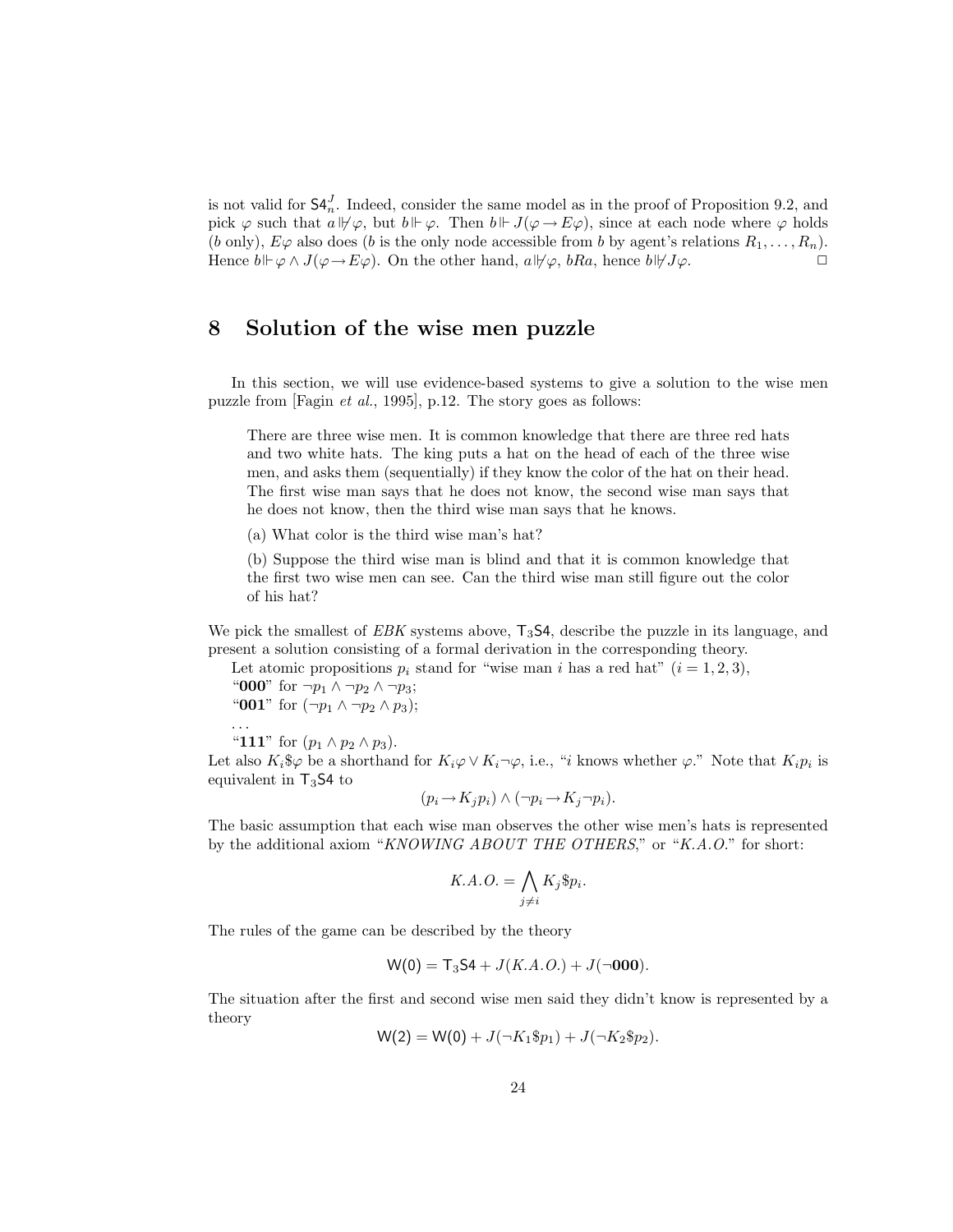#### Theorem 8.  $W(2) \vdash Jp_3$

Proof. We have now a comfortable choice of methods ranging from model reasoning to all sorts of proof systems. We will choose the latter and present a concise Hilbert style derivation in W(2).

| First, we prove $J(\neg 100)$ .                                                                    |                                  |
|----------------------------------------------------------------------------------------------------|----------------------------------|
| 1. $100 \rightarrow \neg p_2 \land \neg p_3$ ,                                                     | by propositional logic;          |
| 2. $100 \rightarrow K_1(\neg p_2) \wedge K_1(\neg p_3)$ ,                                          | from $J(K.A.O.);$                |
| 3. $100 \rightarrow K_1(\neg p_2 \wedge \neg p_3)$ ,                                               | by modal logic reasoning;        |
| 4. $K_1(\neg p_2 \wedge \neg p_3) \rightarrow K_1p_1$ ,                                            | from $J(\neg 000)$ ;             |
| 5. <b>100</b> $\rightarrow$ $K_1p_1$ ,                                                             | from 3. and 4.;                  |
| 6. $\neg K_1 \$ p_1 \rightarrow \neg \mathbf{100},$                                                | from $5$ .;                      |
| 7. $J(\neg K_1 \$ p_1) \rightarrow J(\neg 100)$ ,                                                  | from 6., by $J$ reasoning;       |
| 8. $J(\neg 100)$ ,                                                                                 | from $J(\neg K_1\$p_1)$ and 7.   |
| Likewise, using $J(\neg K_2 \$ p_2)$ we obtain $J(\neg 010)$ .                                     |                                  |
| Next, we prove $J(\neg 110)$ . Indeed,                                                             |                                  |
| 1. $p_1 \wedge \neg p_3 \rightarrow 110 \vee 100$ ,                                                | by propositional logic;          |
| 2. $p_1 \wedge \neg p_3 \rightarrow 110$ ,                                                         | from $J(\neg 100)$ ;             |
| 3. $p_1 \wedge \neg p_3 \rightarrow p_2$ ,                                                         | by propositional logic;          |
| 4. $K_2p_1 \wedge K_2\neg p_3 \rightarrow K_2p_2$                                                  | by modal logic reasoning;        |
| 5. $p_1 \wedge \neg p_3 \rightarrow K_2 \$ p_2$ ,                                                  | from $J(K.A.O.);$                |
| 6. $110 \rightarrow K_2 \$ p_2$ ,                                                                  | by propositional logic;          |
| 7. $\neg K_2 \$ p_2 \rightarrow \neg 110$ ,                                                        | by propositional logic;          |
| 8. $J(\neg K_2 \$ p_2) \rightarrow J(\neg \mathbf{110}),$                                          | by $J$ reasoning;                |
| 9. $J(\neg 110)$ ,                                                                                 | from $J(\neg K_2 \$ p_2)$ and 8. |
| Since all truth combinations of $p_1, p_2$ with $\neg p_2$ have been ruled out in W(2) this theory |                                  |

Since all truth combinations of  $p_1, p_2$  with  $\neg p_3$  have been ruled out in W(2), this theory proves  $p_3$ , hence  $Jp_3$ .

Corollary 2. Wise man 3 wears a red hat, and he will know this after the answers of 1 and 2, even without seeing their hats.

Indeed, the above reasoning does not make use of the facts that  $K_3\$p_1$  and  $K_3\$p_2$ .

One could also wonder whether conditions formalized in  $W(2)$  are consistent. Here is a  $T_3$ **S4-model for W(2): W consists of three nodes (001), (011) and (101);**  $R_1, R_2, R_3$ are reflexive,  $(001)R_1(101)$  and  $(001)R_2(011)$ ,  $R = W \times W$ ;  $(001) \Vdash p_3$ ,  $(011) \Vdash p_2, p_3$ ,  $(101)\,\vDash p_1, p_3.$ 

Formal methods are also good for verifying proofs and for analyzing assumptions made. In particular, here we can see that one does not need to assume the whole power of S5 reasoning to solve this puzzle. A modest T as the agent knowledge logic and S4 as the evidence component do the job just fine.

### 9 Discussion

The inspection axiom for evidence  $t: \varphi \to \ell : t : \varphi$  requires that each evidence assertion t is supported by some other evidence *lt*. This principle is nothing but an explicit version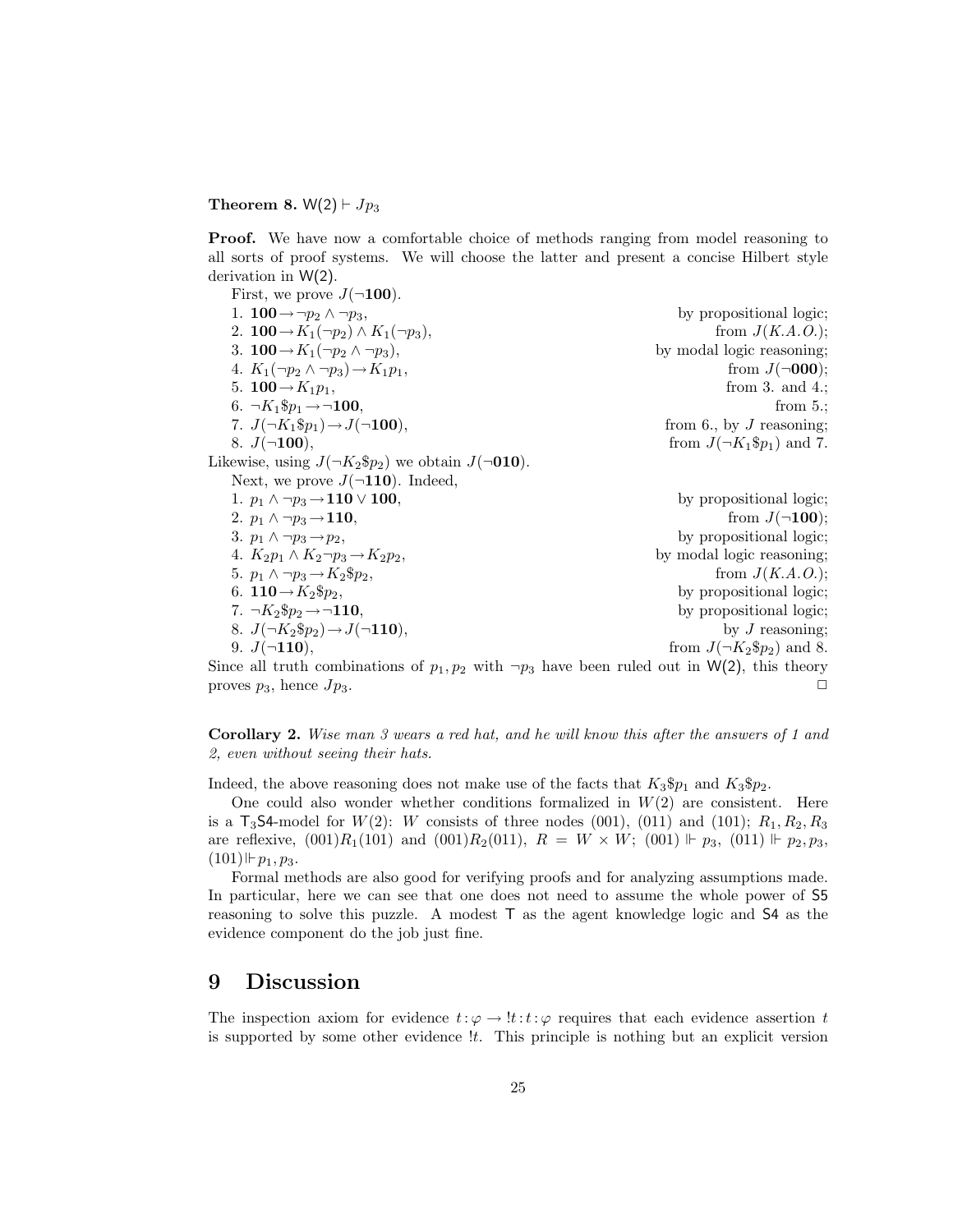of a transitivity assumption commonly accepted as a property of knowledge, including the common knowledge. Since such a verification evidence could be of a very general character, we believe the inspection axiom holds for a wide range of situations involving evidence.

Monotonicity of evidence,

$$
t:\varphi\to[(s+t):\varphi\wedge(t+s):\varphi],
$$

requires that a given evidence t of  $\varphi$  remains such in the presence of any other piece of evidence s. This principle imposes certain restrictions on the class of situations covered by this kind of evidence-based approach. However, monotonicity has been a hidden assumption in the modal approach to knowledge in general. One needs this or a similar principle to provide all modal theorems with explicit evidence reading. Evidence-based knowledge systems just made this assumption explicit.

The language with explicit evidence also provides an opportunity to express principles which lie off the scope of the standard logic of knowledge. Here is an example from [Artemov and Nogina, 2004]. The weak principle of negative introspection  $\neg x:\varphi \to \Box(\neg x:\varphi)$  holds, for example, for formal provability. It makes sense to consider extending S4-based systems by this principle without committing to S5.

#### 10 Acknowledgements

I am very grateful to Walter Dean, Melvin Fitting, Evan Goris, Karen Kletter, Vladimir Krupski, Roman Kuznets, Elena Nogina, Eric Pacuit, Bryan Renne, Johan van Benthem, and Tatiana Yavorskaya whose advice and support helped me with this paper.

## References

- [Alberucci and Jaeger, 2005] L. Alberucci and G. Jaeger. About cut elimination for logics of common knowledge. Annals of Pure and Applied Logic, 133(1-3):73–99, 2005.
- [Artemov and Nogina, 2004] S. Artemov and E. Nogina. Logic of knowledge with justifications from the provability perspective. Technical Report TR-2004011, CUNY Ph.D. Program in Computer Science, 2004.
- [Artemov et al., 1999] S. Artemov, E. Kazakov, and D. Shapiro. On logic of knowledge with justifications. Technical Report CFIS 99-12, Cornell University, 1999.
- [Artemov, 1994] S. Artemov. Logic of proofs. Annals of Pure and Applied Logic, 67(1):29–59, 1994.
- [Artemov, 1995] S. Artemov. Operational modal logic. Technical Report MSI 95-29, Cornell University, 1995.
- [Artemov, 2001] S. Artemov. Explicit provability and constructive semantics. Bulletin of Symbolic Logic, 7(1):1–36, 2001.
- [Aumann, 1976] R.J. Aumann. Agreeing to disagree. Annals of Statistics, 4(6):1236–1239, 1976.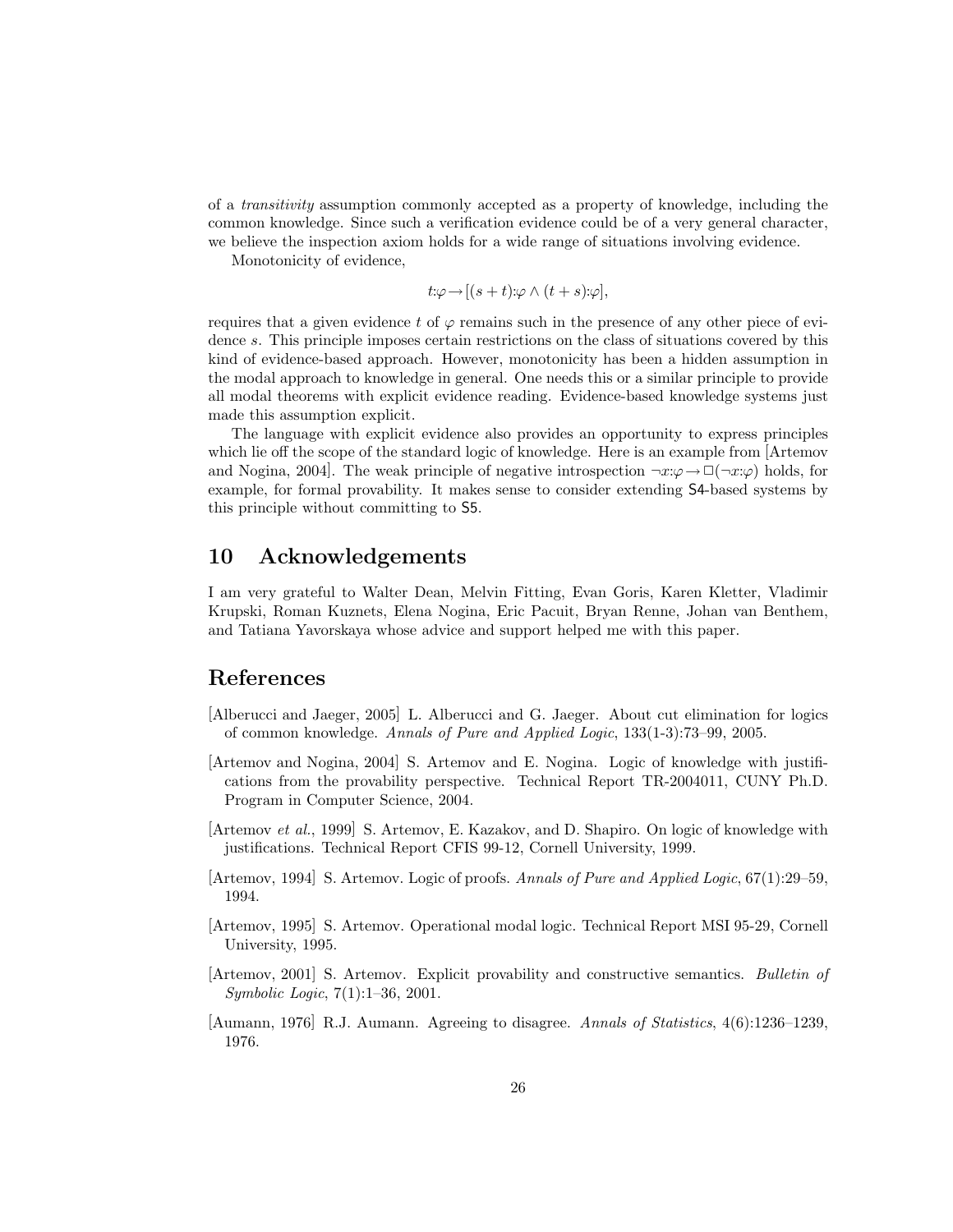- [Brezhnev and Kuznets, 2005] V. Brezhnev and R. Kuznets. Making knowledge explicit: How hard it is. Technical Report TR-2005003, CUNY Ph.D. Program in Computer Science, 2005.
- [Brezhnev, 2000] V. Brezhnev. On explicit counterparts of modal logics. Technical Report CFIS 2000-05, Cornell University, 2000.
- [Brezhnev, 2001] V. Brezhnev. On the logic of proofs. In Proceedings of the Sixth ESSLLI Student Session, Helsinki, pages 35–46, 2001. http://www.helsinki.fi/esslli/.
- [Fagin et al., 1995] R. Fagin, J. Halpern, Y. Moses, and M. Vardi. Reasoning About Knowledge. MIT Press, 1995.
- [Fitting, 2003] M. Fitting. A semantics for the logic of proofs. Technical Report TR-2003012, CUNY Ph.D. Program in Computer Science, 2003.
- [Fitting, 2004] M. Fitting. Semantics and tableaus for LPS4. Technical Report TR-2004016, CUNY Ph.D. Program in Computer Science, 2004.
- [Fitting, 2005] M. Fitting. The logic of proofs, semantically. Annals of Pure and Applied  $Logic, 132(1):1-25, 2005.$
- [Halpern and Moses, 1990] J.Y. Halpern and Y. Moses. Knowledge and common knowledge in a distributed environment. Journal of ACM, 37(3):549–587, 1990. A preliminary version appeared in Proc. 3d ACM Symposium on Principles of Distributed Computing, 1984.
- [Kleene, 1952] S. Kleene. Introduction to Metamathematics. Van Norstrand, 1952.
- [Krupski, 2002] V. Krupski. The single-conclusion proof logic and inference rules specification. Annals of Pure and Applied Logic,  $113(1-3):181-201$ ,  $2002$ .
- [Krupski, 2005] V. Krupski. Referential logic of proofs. Theoretical Computer Science, (accepted), 2005.
- [Lehman, 1984] D.J. Lehman. Knowledge, common knowledge, and related puzzles. In Proc. 3rd ACM Symp. on Principles of Distributed Computing, pages 62–67, 1984.
- [Lewis, 1969] D. Lewis. Convention. A philosophical study. Harvard University Press, Cambridge, Mass., 1969.
- [McCarthy et al., 1979] J. McCarthy, M. Sato, T. Hayashi, and S. Igarishi. On the model theory of knowledge. Technical Report STAN-CS-79-725, Stanford University, 1979.
- [Mkrtychev, 1997] A. Mkrtychev. Models for the logic of proofs. In S. Adian and A. Nerode, editors, Logical Foundations of Computer Science' 97, Yaroslavl', volume 1234 of Lecture Notes in Computer Science, pages 266–275. Springer, 1997.
- [Nogina, 1994] E. Nogina. Logic of proofs with the strong provability operator. Technical Report ILLC Prepublication Series ML-94-10, Institute for Logic, Language and Computation, University of Amsterdam, 1994.